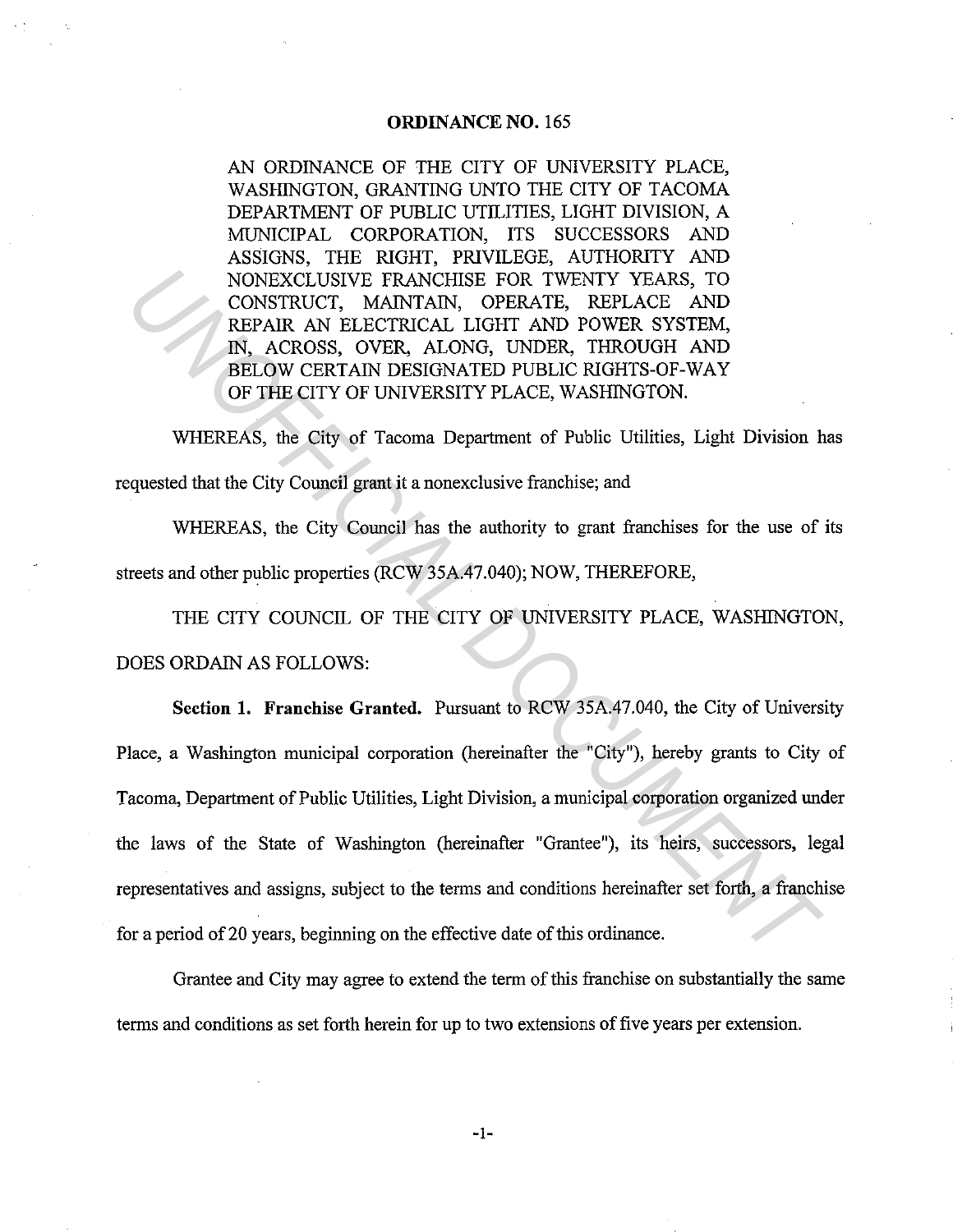This franchise grants the Grantee the right, privilege and authority to construct, operate, maintain, replace, and use all necessary equipment and facilities including communication infrastructure therefor for an electric utility system, in, under, on, across, over, through, along or below the public right-of-ways and public places located in the City of University Place, as approved under City permits issued pursuant to this franchise.

For the purposes of the franchise the following words and phrases shall have the following meaning:

"electric utility system" means all plant, facilities, equipment, wires, conduit, meters, communication infrastructure, generation equipment, transmission and distribution poles as may be necessary to provide electric utility service for customers. It does not include accessory or energy services, including but not limited to technical energy usage assistance, and (nontraditional) business activities such as telecommunications including cable television, or other business activities. *USA* are point Equivar may also pursue for the bilowing mate of the purposes of the franchise to bilowing meaning:<br>
For the purposes of the franchise the following words and phrases shall have to<br> *UNOWing meaning:*<br>
"ele

"electric utility service" means all actions directly related to providing electric power and energy to customers for lighting, appliances, fixtures, space heating and cooling, water heating and other energy uses. It does not include accessory or energy services, including but not limited to technical energy usage assistance, and (non-traditional) business activities such as information services, appliances, and telecommunications including cable television, or other business activities.

"gross revenue" means money or funds received by reason of transaction of electric utility service business including sales of electric power and energy to customers. Gross revenue

-2-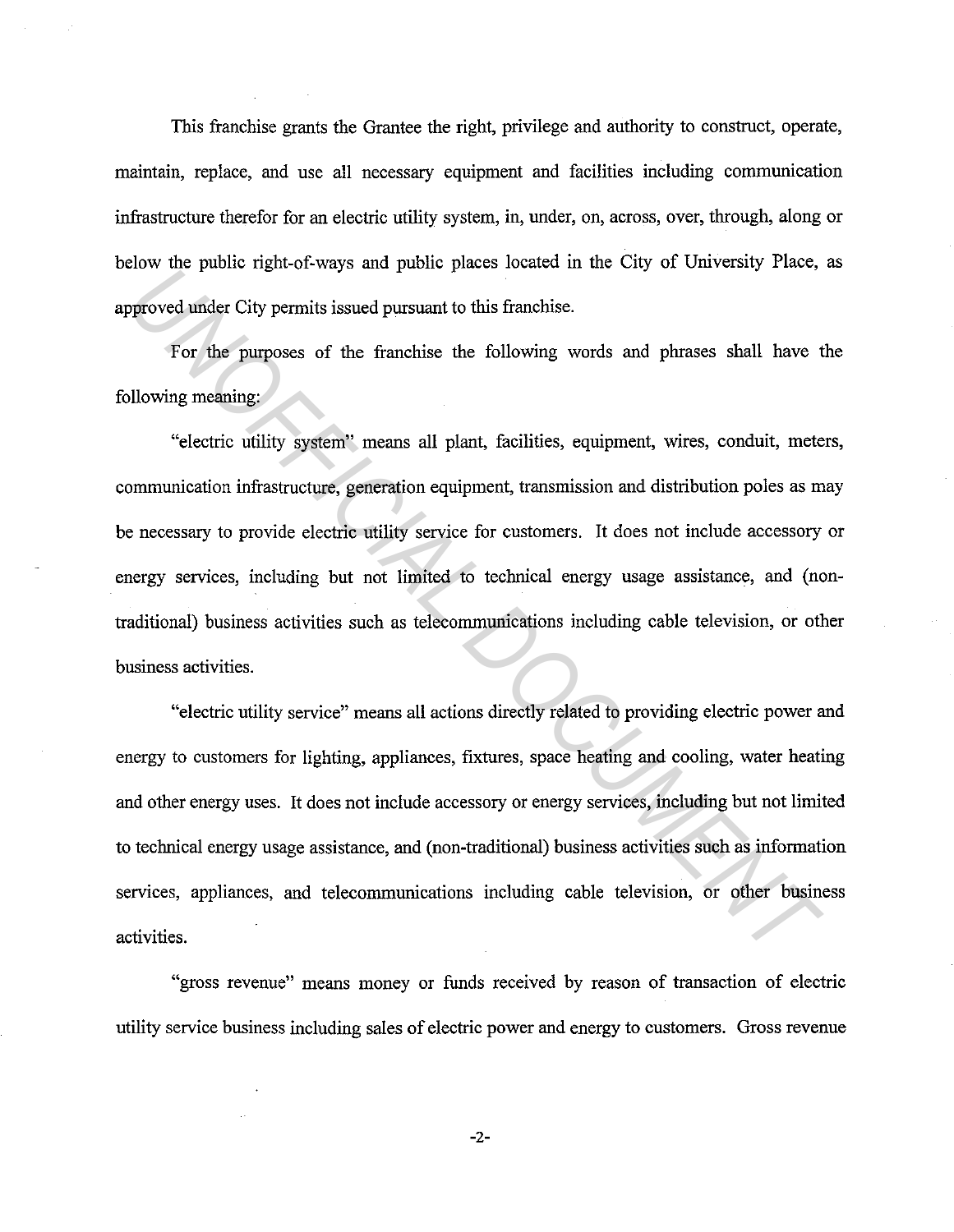does not include: (a) uncollected amounts; (b) amounts received from condemnation award or condemnation settlement; (c) amounts received as compensation or reimbursement of damages to or protection of any property of Grantee; ( d) amounts received as compensation for or in aid to construction; (e) discounts, returns, allowances and repossessions; and (f) amounts received for street light maintenance and operation.

**Section 2. Non-Exclusive Franchise Grant.** This franchise is granted upon the express condition that it shall not in any manner prevent the City from granting other or further franchises in, along, over, through, under, below or across any of said right-of-ways, streets, avenues or all other public lands and properties of every type and description. Such franchise shall in no way prevent or prohibit the City from using any of said roads, streets or other public properties or affect its jurisdiction over them or any part of them, and the City shall retain power to make all necessary changes, relocations, repairs, maintenance, establishment, improvement, dedication of same as the City may deem fit, including the dedication, establishment, maintenance, and improvement of all new rights-of-ways, thoroughfares and other public properties of every type and description. It is provided, however, City agrees not to compete with Grantee as an electric utility system or provider of electric utility service in the current service area of the Grantee during the period of this franchise. *Una detection*, expectancy, retaining throughout the *Promissions*, and (*y* and the retaining the retains and the retains and the retains and the retains and the retains and the retains and poperties is granted upon the

**Section 3. Relocation of Electrical Transmission Facilities.** The Grantee agrees and covenants at its sole cost and expense, to protect, support, temporarily disconnect, relocate or remove from any street, any component of its electric utility system when so required by the City by reason of traffic conditions or public safety, dedications of new rights-of-way and the

-3-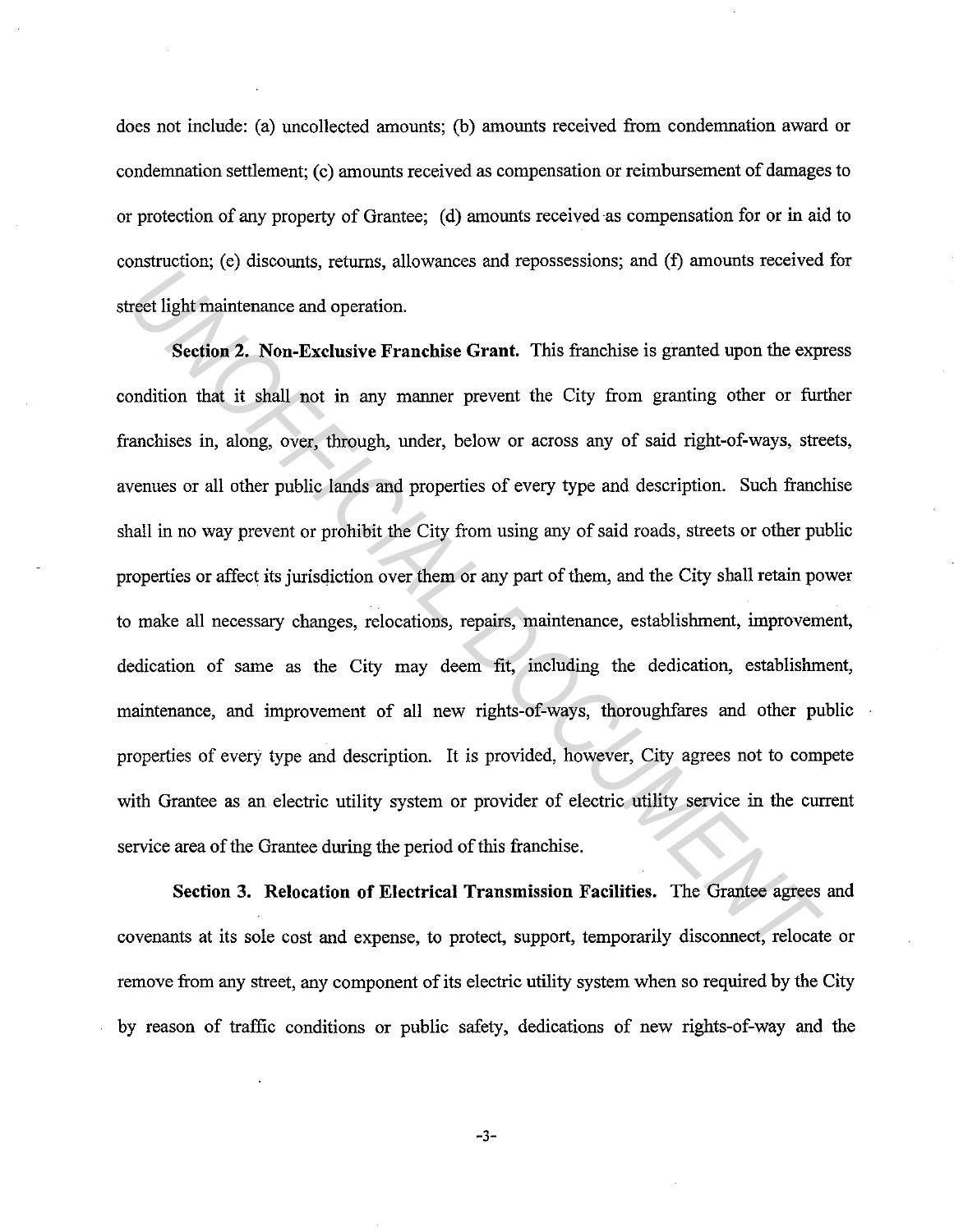establishment and improvement thereof, widening and improvement of existing rights-of-way, street vacations, freeway construction, change or establishment of street grade, or the construction of any public improvement or structure by the City, provided that the Grantee shall in all such cases have the privilege to temporarily bypass, in the authorized portion of the same street upon approval by the City, any section of electrical line or facility required to be temporarily disconnected or removed. The provisions ofthis section shall not be applicable if the relocation need results from a private development, use or activity.

If the City determines that the project necessitates the relocation of the Grantee's then existing facilities, the City shall:

At least ninety (90) days prior to commencement of construction of such improvement project, provide the Grantee with written notice and plans requiring such relocation, unless another time period for the notice is agreed to by the parties for a particular project.

Provide the Grantee with copies of pertinent portions of the plans and specifications for such improvement project and a proposed location for the Grantee's facilities so that the Grantee may relocate its facilities in other City right-of-way in order to accommodate such improvement project. After receipt of such notice and such plans and specifications, the Grantee shall complete relocation of its facilities at no charge or expense to the City (except as hereinafter provided) so as to accommodate the improvement project construction schedule. *Universide introduce in the Linitation* of proposal *in the manifolical line* or facility required to example about the City, any section of electrical line or facility required to loosening disconnected or removed. The p

The Grantee may, after receipt of written notice requesting a relocation of its facilities, submit to the City written alternatives to such relocation. The City shall evaluate such alternatives and advise the Grantee in writing if one or more of the alternatives is suitable to

-4-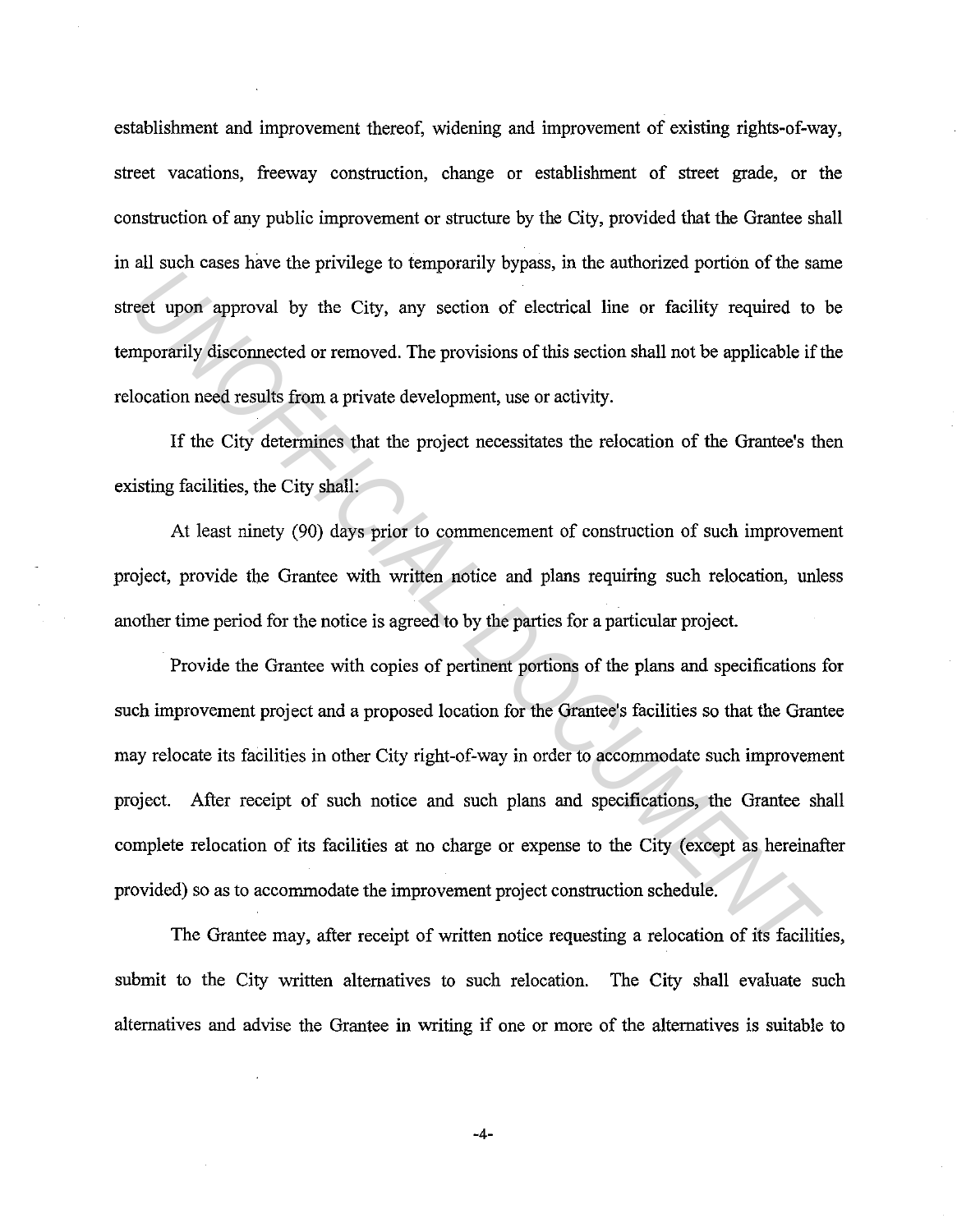accommodate the work which would otherwise necessitate relocation of the facilities. If so requested by the City, the Grantee shall submit additional information to assist the City in making such evaluation. The City shall give each alternative proposed by the Grantee full and fair consideration. In the event the City ultimately determines that there is no other reasonable alternative, the Grantee shall relocate its facilities as otherwise provided in this Section. Provided, however, the parties agree to exercise good faith, reasonable and timely decision making especially when issues arise in the field pertaining to relocations. The provisions of this Section shall survive the expiration or termination of this franchise agreement.

The provisions of this Section shall in no manner preclude or restrict the Grantee from making any arrangements it may deem appropriate when responding to a request for relocation of its facilities by any person or entity other than the City, where the facilities to be constructed by said person or entity are not or will not become City-owned, operated or maintained facilities, provided that such arrangements do not unduly delay a City construction project. The City on occasion will be constructing, reconstructing and/or relocating roads, streets, public ways, areas or facilities within the right-of-way or property which will require Grantee to install and/or relocate part of its electric utility system. Grantee will be relying on the alignment, lines and grades as set forth in City's approval plans wherein Grantee thereafter constructs or reconstructs its electric utility system in accordance with City's requirements and City standards. Therefore, if City thereafter again adjusts and/or revises the alignment, line or grade for a road, street, public way or area, before this part of the Grantee's electric utility system has been in place for fifteen (15) years (commencing with the initial City revision), then City agrees to reimburse Grantee a **Example 10** The Grantee shall relocate its facilities as otherwise provided in this Section<br>Idenative, the Grantee shall relocate its facilities as otherwise provided in this Section<br>Viending especially when issues arise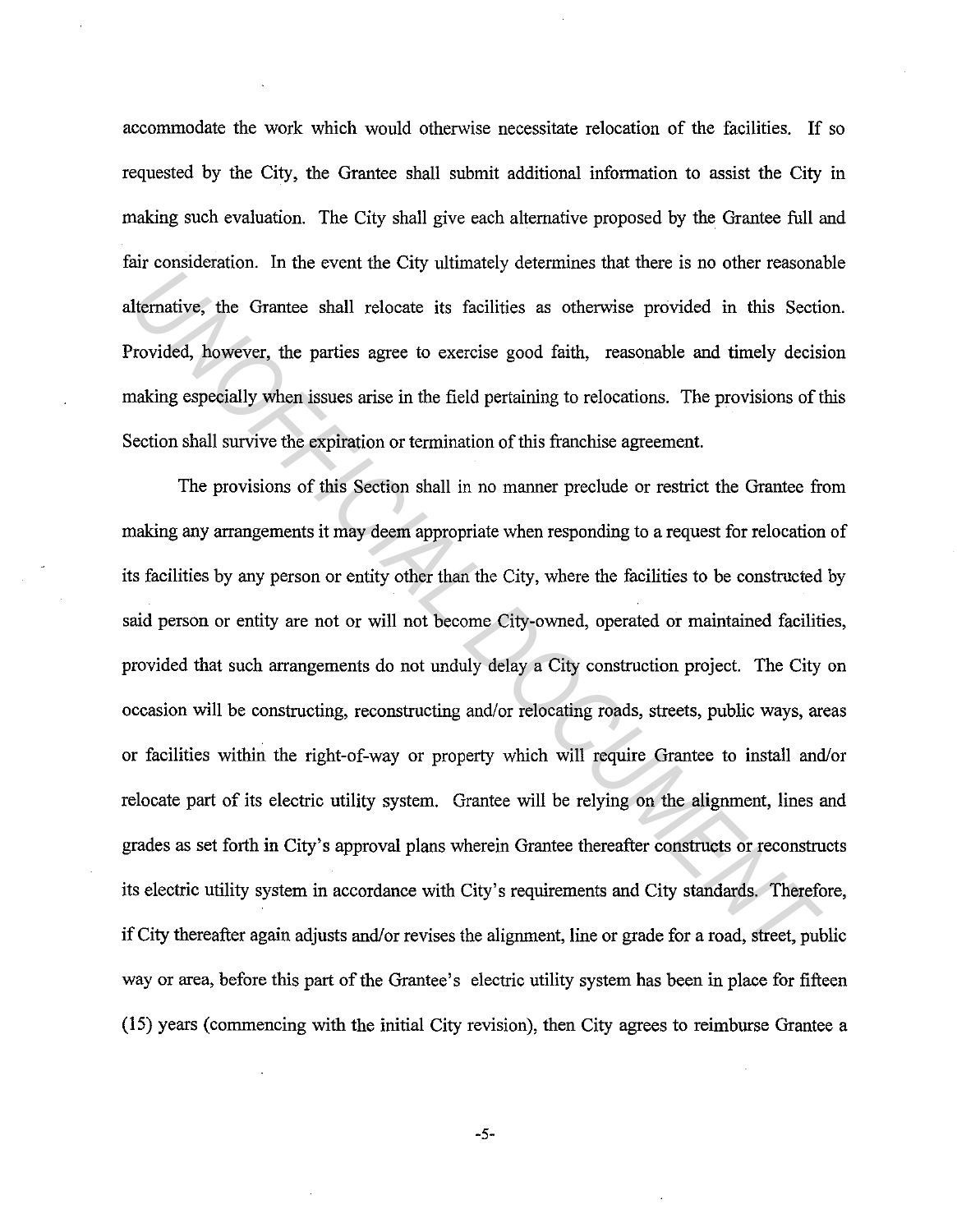pro rata share of the total relocation costs based on fifteen (15) year life expectancy for the portion of Grantee's electric utility system that is affected by the City revision unless differently agreed to in writing by City and Grantee at the time of the installation or relocation.

City recognizes and acknowledges that Grantee owns utility poles and other parts of its electric utility system that may on occasion be of special benefit to certain customers. City also recognizes that Grantee has the right to require an additional charge for the privilege and special use of its electric utility system including its poles. Grantee agrees to allow the City to apply temporary banners and decorations to Grantee's poles at no charge so long as it does not impede use of Grantee's poles by Grantee, and is consistent with all appropriate safety regulations.

**Section 4. Consideration For Agreement.** (a) The consideration for this agreement includes, but is not limited to, the mutual and individual benefits of this agreement that allow each of the parties the ability to make long term planning decisions in light of the provisions set forth herein, the waiver of permit fees after the first three years of this agreement, as provided in Section 11 of this agreement, the non-competition provisions as provided in Section 18 of this agreement, and any fees that may be charged pursuant to RCW 35.21.860(b). *UNITY SURFORTER CONTIFICATE CONTIFICATE CONTIFICATE SERIPTIONS CONTIFICATE UNITY SYSTEM IN A CONTIFICIAL DEVIDENCIAL CONTIFICIAL DEVIDENCIAL CONTIFICIAL DEVIDENCIAL DEVIDENCIAL DEVIDENCIAL DEVIDENCIAL DEVIDENCIAL DEVIDENC* 

(b) If the City grants to any other energy provider a franchise or allows any other energy provider to operate under terms that are over-all more favorable to the other energy provider than those set forth herein, Grantee shall have the right to renegotiate the provisions of this franchise that Grantee believes are over-all less favorable to it than those authorized or allowed to said energy provider. Provided, however, Grantee may not exercise this above re-negotiation right for a period of two years from the effective date of this franchise. Grantee shall also have the

-6-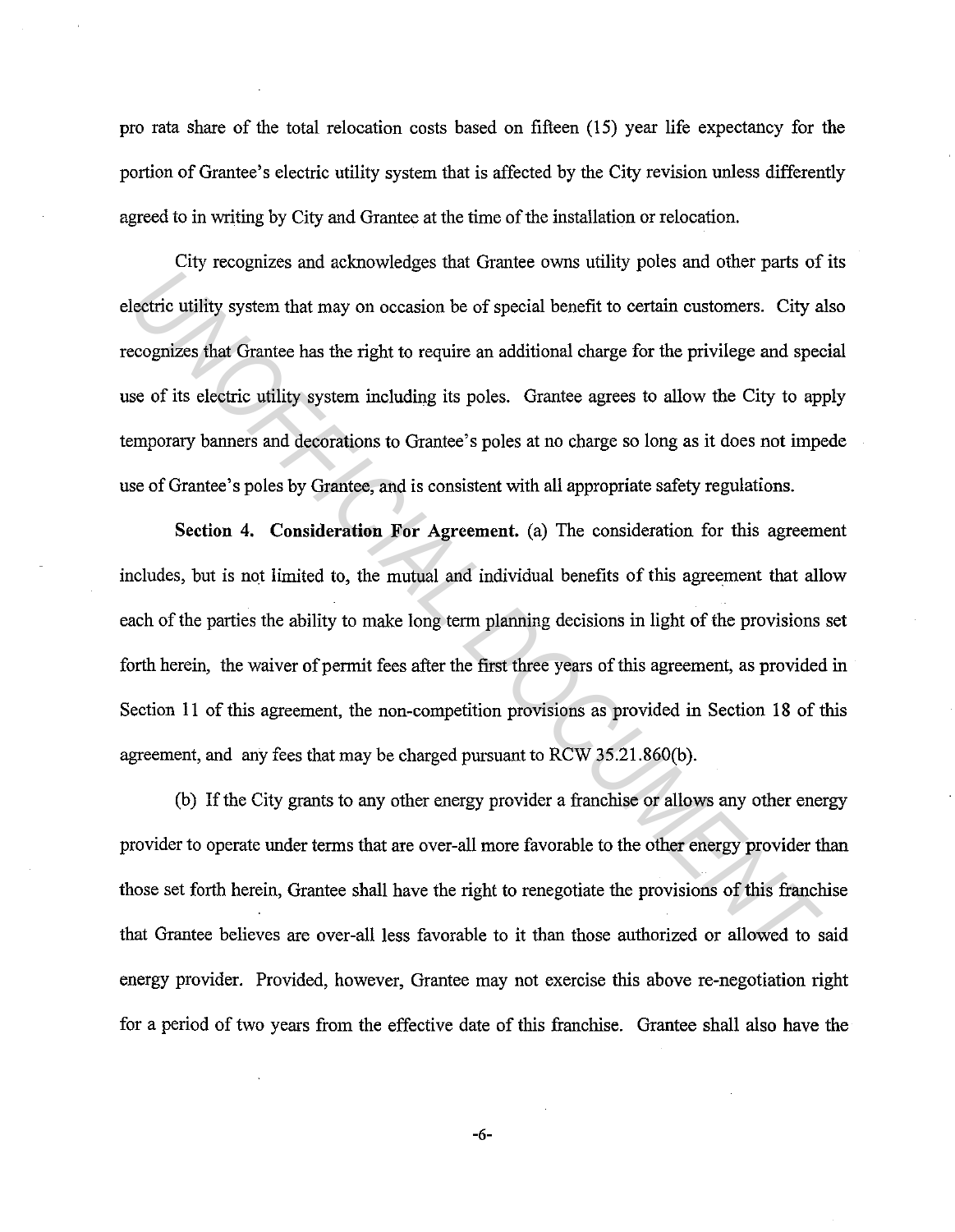right to renegotiate the provisions of this franchise that are affected by a substantial change in state or federal law that would allow the City the opportunity to tax and assess additional revenue from the Grantee's operations within the corporate boundaries of the City.

In the case where the parties do not agree on the renegotiation or identification of affected provisions of this franchise, the parties agree to a binding arbitration process as follows: Each of the parties shall select an arbitrator, and the two arbitrators shall select a third arbitrator. If the two arbitrators are unable to select a third arbitrator, the third arbitrator shall be selected by the Presiding Judge of the Pierce County Superior Court. In accordance with the procedures of Chapter 7 .04 of the Revised Code of Washington, the panel of three arbitrators shall review the evidence and authorities presented by the parties and hear the argument of the parties, and thereafter decide the issue(s) presented for arbitration. The arbitrators shall be authorized to require each party to provide to the other reasonable discovery. The arbitrators shall render their decision based upon their interpretation of the provisions of this franchise agreement. The arbitrators are not empowered to modify or amend the text of this franchise agreement. The parties agree to be bound by the decisions of the panel of arbitrators as to the identification of affected provisions of this franchise and/or the re-negotiation thereof. *Un* also also *Entire as partice* are interigence of *notalized* or *notalized* or *notalized* or *notalized* or *notalized* or *notalized* or *notalized* or *notalized* or *n notalized or <i>n notalized or <i>n notaliz* 

If there is a substantial change in the law or circumstances beyond the control of a party hereto that substantially adversely affects said party, then said party may re-open this agreement to address the terms affected by the change in the law or circumstances, and the parties agree to negotiate in good faith to address said concerns and to accomplish the original intent of both parties.

-7-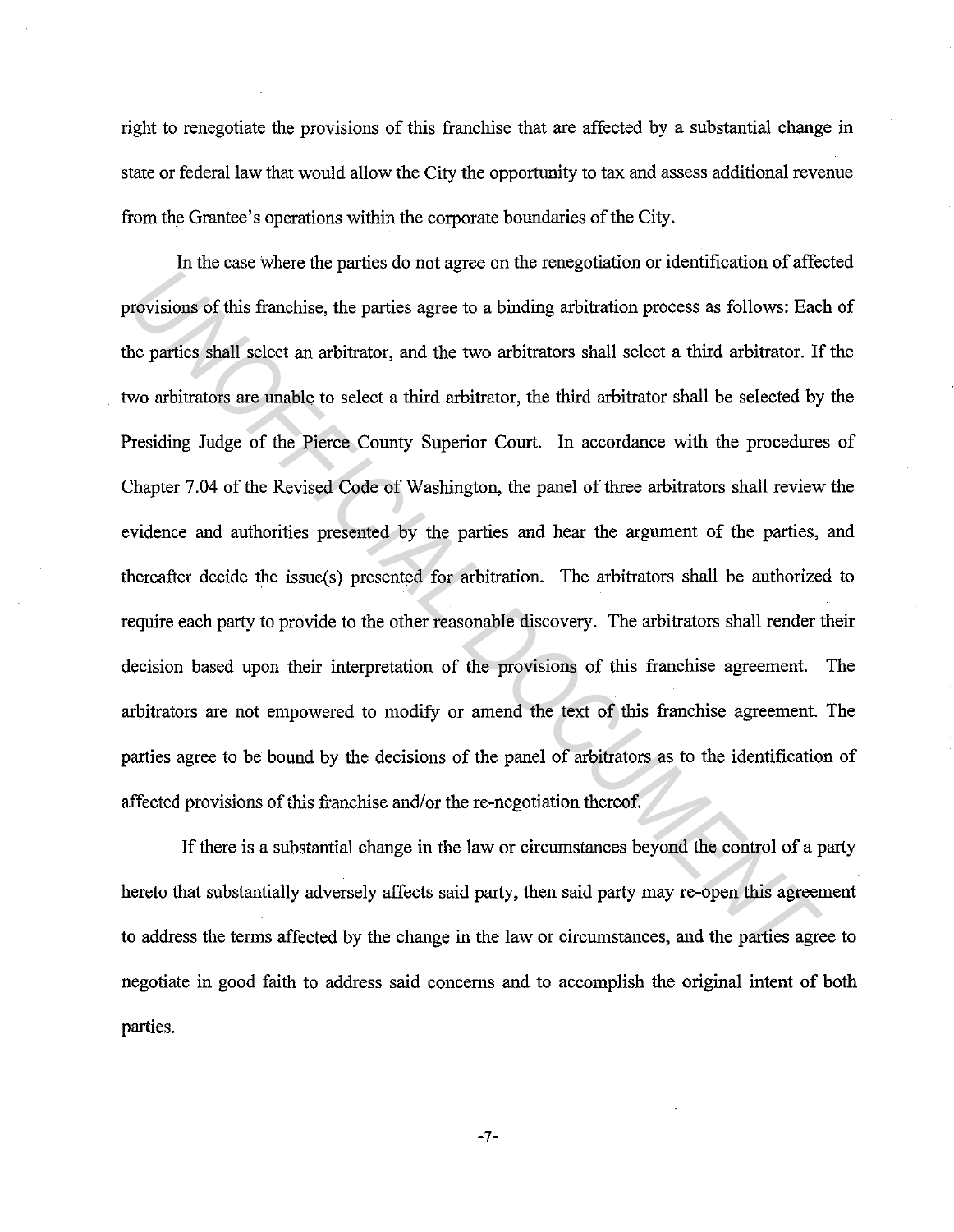**Section 5. Undergrounding of Facilities.** In any area of the City in which there are no aerial facilities, or in any area in which telephone, electric power wires and cables have been placed underground, the Grantee shall not be permitted to erect poles or to run or suspend wires, cables or other facilities thereon, but shall lay such wires, cables or other facilities underground in the manner required by the City. Provided that except for high voltage lines, the electric service and distribution lines to new construction in areas that are to be served by the Grantee and that were not previously served by the Grantee shall be undergrounded.

(1) Whenever the City may desire the undergrounding of the aerial utilities in an area of the City, the Grantee agrees to cooperate with the City in City's proposal to create a Local Improvement District (L.1.D.) as follows:

(a) Seventy percent (70%) of the total actual cost of converting the existing overhead primary electrical distribution system (i.e. 15 KV and less) to underground shall be provided from assessments against the property owners within the L.l.D. Assessments will be in accordance with applicable law; *Under a whileve and calcula, but while in y date. Therefore heath shares where a matter interest the City. Provided that except for high voltage lines, the electrice and distribution lines to new construction in areas tha* 

(b) Thirty percent (30%) of the total actual cost of converting the existing overhead primary electrical distribution system to underground shall be provided for by the Grantee;

(c) Any charges made against the L.l.D. for undergrounding other than the electrical distribution system covered under this franchise (i.e. secondary services, telephone, fire alarm, cable TV, and street lighting circuits) will not be included when determining the amount to be paid by the Grantee;

( d) Conversion of the secondary electrical service on private property is not to be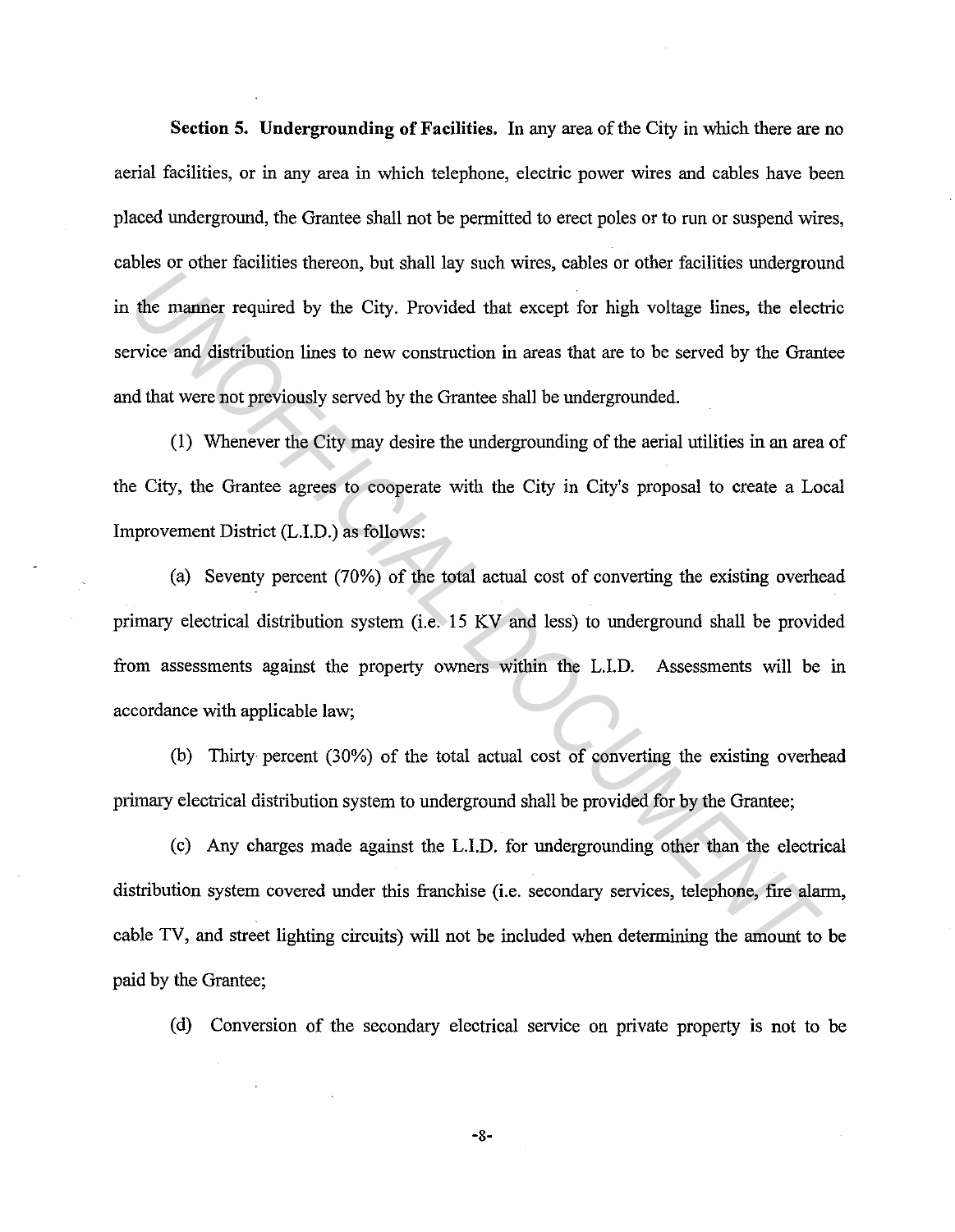included in the computation of the allocation of payments to be made by the Grantee in the L.l.D. The customer must supply and install the secondary conductor and conduit from the meter to the secondary service box located near the property line;

(e) For the purposes hereof, L.l.D. includes other mutually agreed to methods to finance undergrounding of aerial facilities, in addition to local improvement district financing pursuant to RCW 35.43 et. seq.

(2) Whenever the City may desire the undergrounding of the aerial utilities in an area of the City in conjunction with a Public Works Improvement Project (street widening, sewer installation, curb and sidewalk installation, street lighting, traffic signal, etc.) and more than 50% of these aerial facilities are in conflict with the Public Works Improvement Project, the Grantee agrees to cooperate with the City with City's proposal to underground the aerial facilities as follows: *UP 1 Dr. du purposed antion, Emily, meatures dust maturary egoco of meation of managrounding of aerial facilities, in addition to local improvement district financing pursuant ICW 35.43 et. seq.<br>
(2) Whenever the City may* 

(a) Fifty percent (50%) of the total actual cost of converting the existing overhead primary electrical distribution system to underground shall be provided by the City. (Total actual cost shall include trenching, vaults, conduit, cable, switch gears, transformers, restoration, etc.)

(b) Fifty percent (50%) of the total actual cost of converting the existing overhead electrical distribution system covered under this franchise to underground shall be provided by the Grantee. (Total actual cost shall include trenching, vaults, conduit, cable, switch gears, transformers, restoration, etc.)

( c) Any charges made against the project for undergrounding the secondary services, telephone, fire alarm, cable TV, and street lighting circuits will not be included when

-9-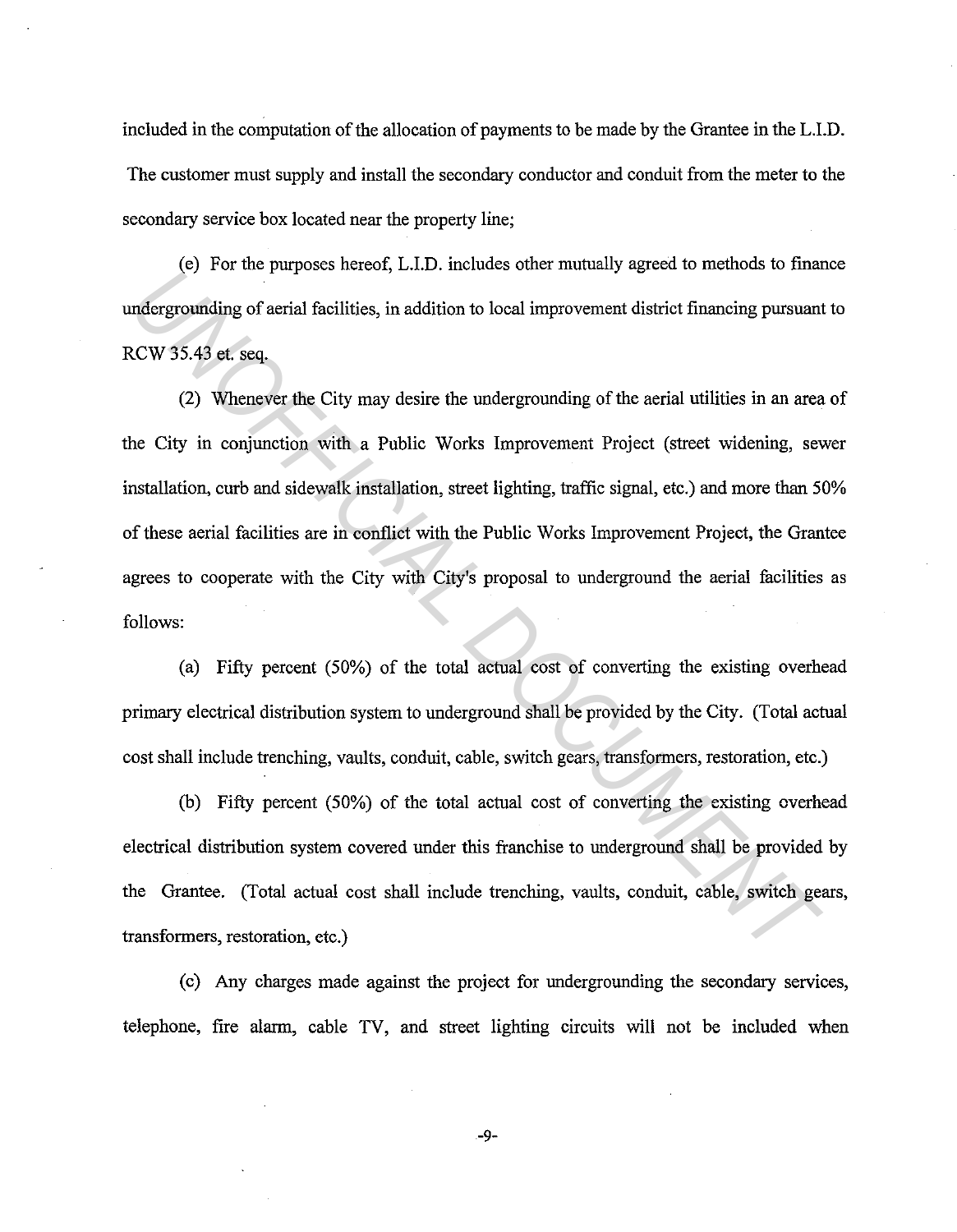determining the amount to be paid by the Grantee.

( d) Conversion of the secondary electrical service on private property is not included in the project. The customer must supply and install the secondary conductor and conduit from the meter to the secondary service box.

If in the event that insufficient right-of-way is available to allow relocation of the Grantee's existing aerial system due to the requirements for a City Public Works Project, and undergrounding is therefore required, all of the above provisions (Subsection (2)(a) - (d)) shall apply.

Notwithstanding anything to the contrary in this section, this Section 5 shall not apply to high voltage lines of greater than 15 KV.

**Section 6. The Grantee's Maps, Records and Plans.** After construction is complete, and at a reasonable time thereafter, the Grantee shall provide to the City upon request and at no cost, a copy of all as-built plans, maps and records.

**Section 7. Excavations.** During any period of relocation, construction or maintenance, all surface structures, if any, shall be erected and used in such places and positions within said public right-of-ways and other public properties so as to interfere as little as practicable with the free passage of traffic and the free use of adjoining property, and the Grantee shall at all times post and maintain proper barricades and comply with all applicable safety regulations during such period of construction as required by the ordinances of the City or the laws of the State of Washington. **IF in the event that insufficient right-of-way is available to allow relocation of**<br> **If in the event that insufficient right-of-way is available to allow relocation of**<br> **Interest existing acrial system due to the requir** 

Whenever the Grantee shall excavate in any public right-of-way or other public property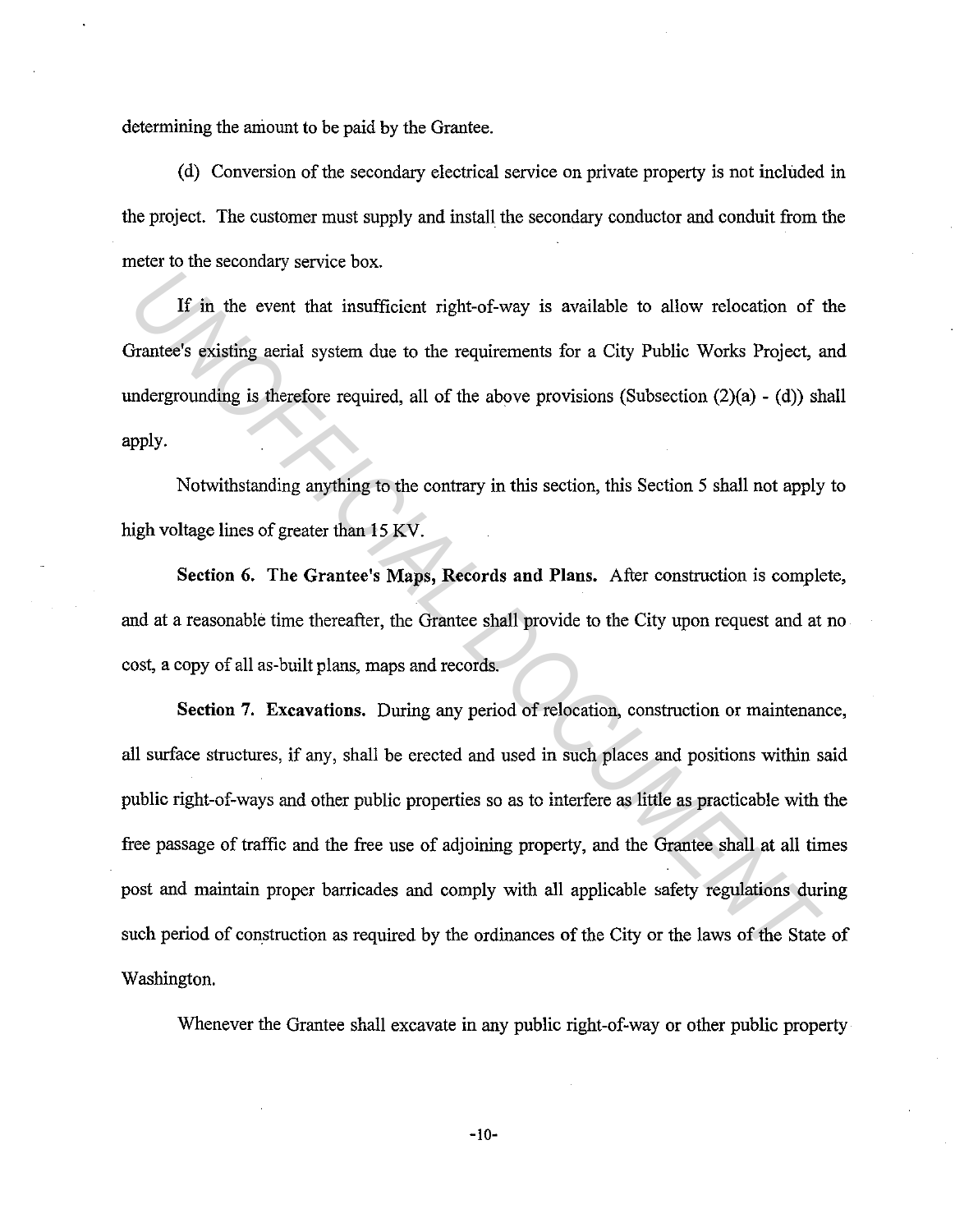for the purpose of installation, construction, repair, maintenance or relocation of its cable or equipment, it shall apply to the City for a permit to do so and upon obtaining a permit shall give the City at least twenty-four (24) hours notice during the normal work week of the Grantee's intent to commence work in the public right-of-way. In no case shall any work commence within any public right-of-way or other public property without a permit, except as otherwise provided in this franchise ordinance. During the progress of the work, the Grantee shall not unnecessarily obstruct the passage or proper use of the right-of-way, and shall file as-built plans or maps with the City showing the proposed and final location of its facilities. **Example 10** in the property without a permit, except as otherwise provided that the passage or proper use of the right-of-way, and shall file as-built plans or maps vistinct the passage or proper use of the right-of-way,

If either the City or the Grantee shall at any time plan to make excavations in any area covered by this franchise and as described in this Section, the party planning such excavation shall afford the other, upon receipt of a written request to do so, an opportunity to share such excavation, PROViDED THAT:

(A) Such joint use shall not unreasonably delay the work of the party causing the excavation to be made;

(B) Such joint use shall be arranged and accomplished on terms and conditions satisfactory to both parties; and

(C) Either party may deny such request for safety reasons. The provisions of this Section shall survive the expiration or termination of this franchise agreement.

**Section** 8. . **Restoration after Construction.** The Grantee shall, after abandonment approved under Section 15 herein, or installation, construction, relocation, maintenance, or repair of electrical facilities within the franchise area, restore the surface of the right-of-way or public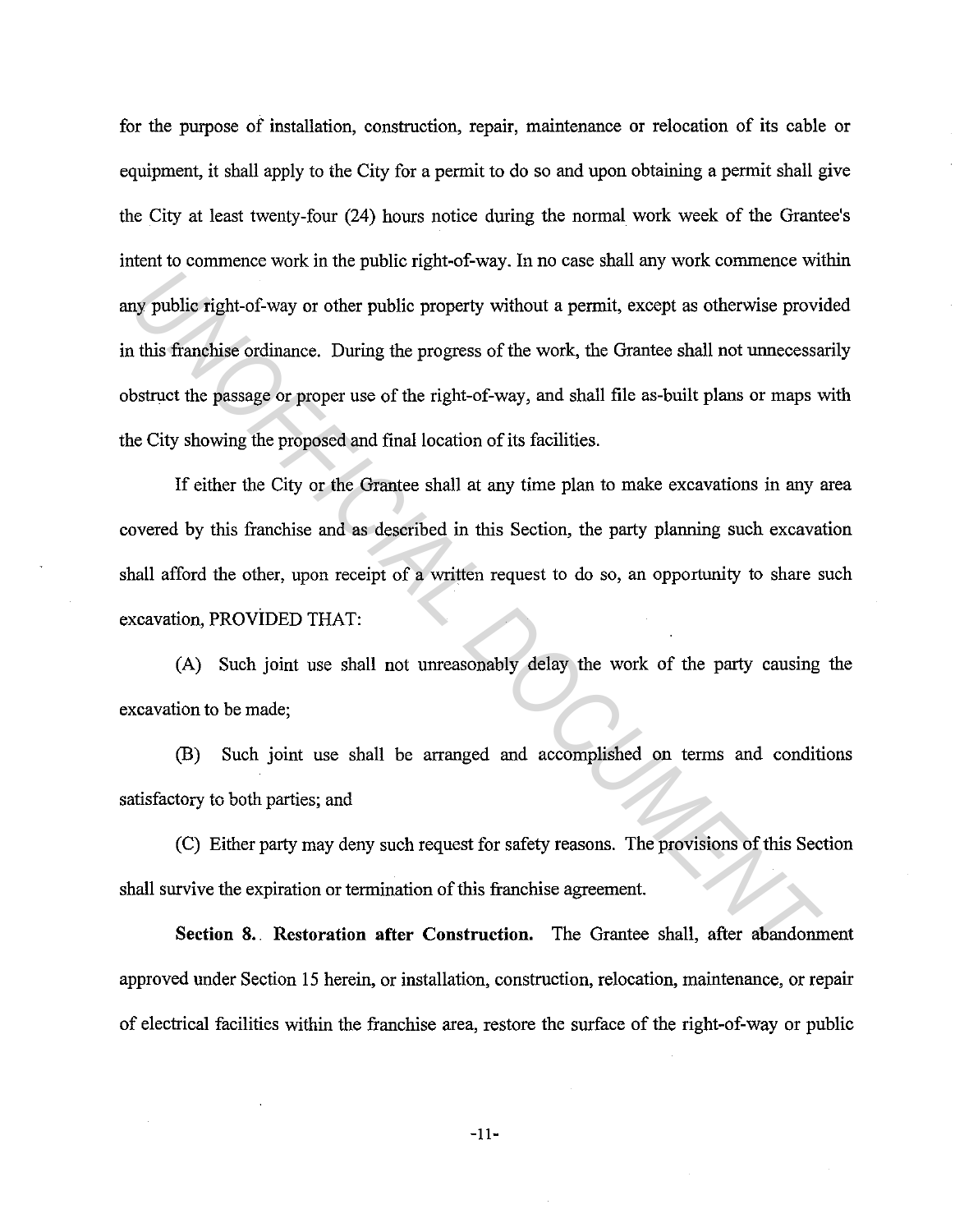property to at least the same condition the property was in innnediately prior to any such installation, construction, relocation, maintenance or repair. The Public Works Director shall have final approval of the condition of such streets and public places after restoration. All concrete encased monuments which have been disturbed or displaced by such work shall be restored pursuant to all federal, state and local standards and specifications. The Grantee agrees to promptly complete all restoration work and to promptly repair any damage caused by such work to the franchise area or other affected area at its sole cost and expense. The provisions of this Section shall survive the expiration, revocation or termination by other means of this franchise.

**Section 9. Emergency Work -- Permit Waiver.** In the event of any emergency in which any of the Grantee's facilities located in or under any street, breaks, are damaged, or if the Grantee's construction area is otherwise in such a condition as to innnediately endanger the property, life, health or safety of any individual, the Grantee shall immediately take the proper emergency measures to repair its facilities, to cure or remedy the dangerous conditions for the protection of property, life, health or safety of individuals without first applying for and obtaining a permit as required by this franchise. However, this shall not relieve the Grantee from the requirement of obtaining any permits necessary for this purpose, and the Grantee shall apply for all such permits not later than the next succeeding day during which City Hall is open for business. *Union and the members of the set of any and the set of any and the set of any analysis of the members of promptly complete all restoration work and to promptly repair any damage caused by stork to the framchise area or ot* 

**Section 10. Dangerous Conditions, Authority for City to Abate.** Whenever construction, installation or excavation of facilities authorized by this franchise has caused or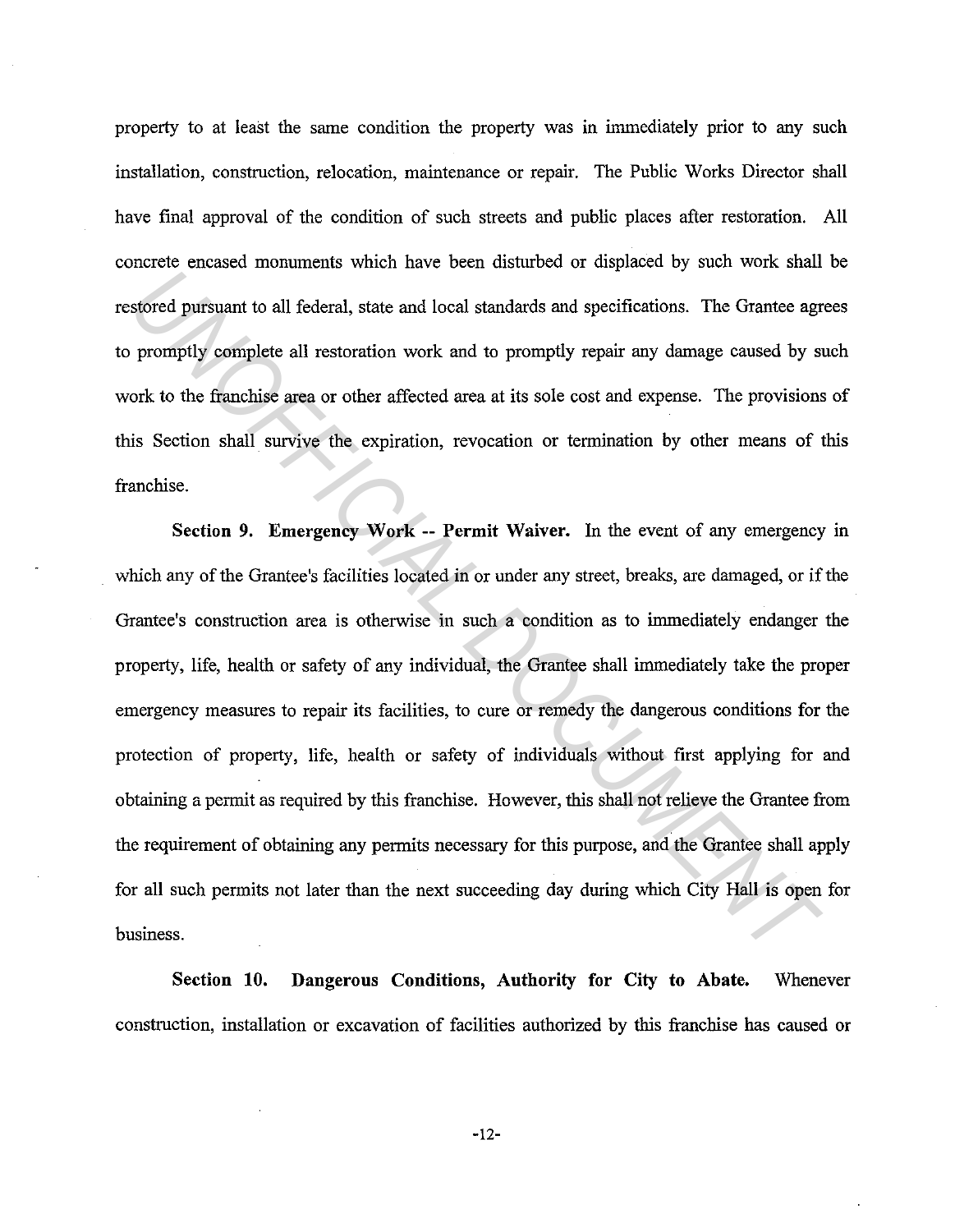contributed to a condition that appears to substantially impair the lateral support of the adjoining street or public place, or endangers the public, an adjoining public place, street utilities or City property, the Public Works Director may direct the Grantee, at the Grantee's own expense, to take actions to protect the public, adjacent public places, City property or street utilities; and such action may include compliance within a prescribed time.

In the event that the Grantee fails or refuses to promptly take the actions directed by the City, or fails to fully comply with such directions, or if emergency conditions exist which require immediate action, the City may enter upon the property and take such actions as are necessary to protect the public, the adjacent streets, or street utilities, or to maintain the lateral support thereof, or actions regarded as necessary safety precautions; and the Grantee shall be liable to the City for the costs thereof. The provisions of this Section shall survive the expiration, revocation or termination of this franchise. Grantee shall relocate, at its cost, poles or other structures that the City Engineer objectively determines are located in a place or in a way so as to constitute a danger to the public. *Understands we protect the proteic, engineerii proteic proteic care and the actions directed by the event that the Grantee fails or refuses to promptly take the actions directed by the event that the Grantee fails or refu* 

## **Section 11. Permits and** Fees.

Grantee shall be required to obtain all permits from the City necessary for work in the City and/or in the City's rights-of-way. During the first three years of this franchise, Grantee and contractors of Grantee shall pay for all permit fees associated with projects of Grantee located within the corporate limits of the City, pursuant to the applicable City fee schedules, Provided, however, that permit fees shall be based on actual costs to the City. Thereafter, in consideration of this agreement, including the factors set forth in Section 4, and the non-competition fees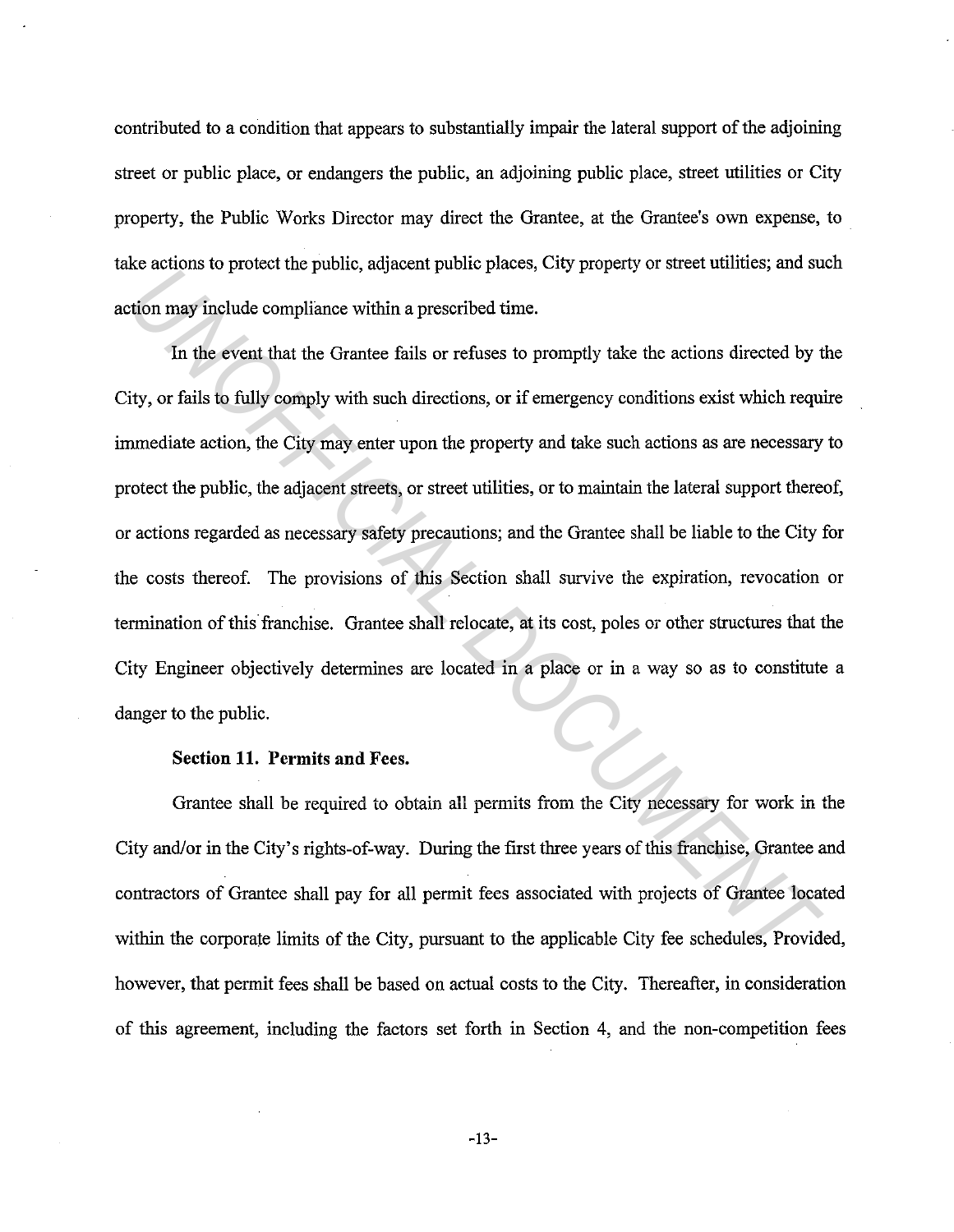provided in Section 18 hereof, Grantee shall not further be subject to any permit fees associated with Grantee's activities (except those undertaken for a private development customer) through the authority granted in this franchise ordinance or under the laws of the City.

In addition to the above, the Grantee shall promptly reimburse the City for any and all costs the City reasonably incurs in response to any emergency caused by the negligence of the Grantee. City agrees to process Grantee's and Grantee's contractors permits in the same expeditious manner as other permit applicants' permits are processed. Permits may be processed by facsimile or electronic mail.

**Section 12. City's Reservation of Rights.** Pursuant to RCW 35.21.860, the City is precluded from imposing a franchise fee on an electrical energy business, except for administrative expenses directly related to receiving and approving a permit, and to inspecting plans and construction.

The City hereby reserves its right to impose a franchise fee on the Grantee for purposes other than to recover its administrative expenses, if the Grantee's operations as authorized by this franchise change so that not all uses of the franchise are those of an electrical energy business or, if statutory prohibitions on the imposition of such fees are removed. In either instance, the City also reserves its right to require that the Grantee obtain a separate franchise for its change in use, which franchise may include provisions intended to regulate the Grantee's operations, as allowed under applicable law. *Un* addition to die above, the shance shan promptly removed are only for any anti-<br>
osts the City reasonably incurs in response to any emergency caused by the negligence of<br> *Trantee.* City agrees to process Grantee's ema

**Section 13. Indemnification.** The Grantee hereby releases, covenants not to bring suit and agrees to indemnify, defend and hold harmless the City, its officers, employees, agents and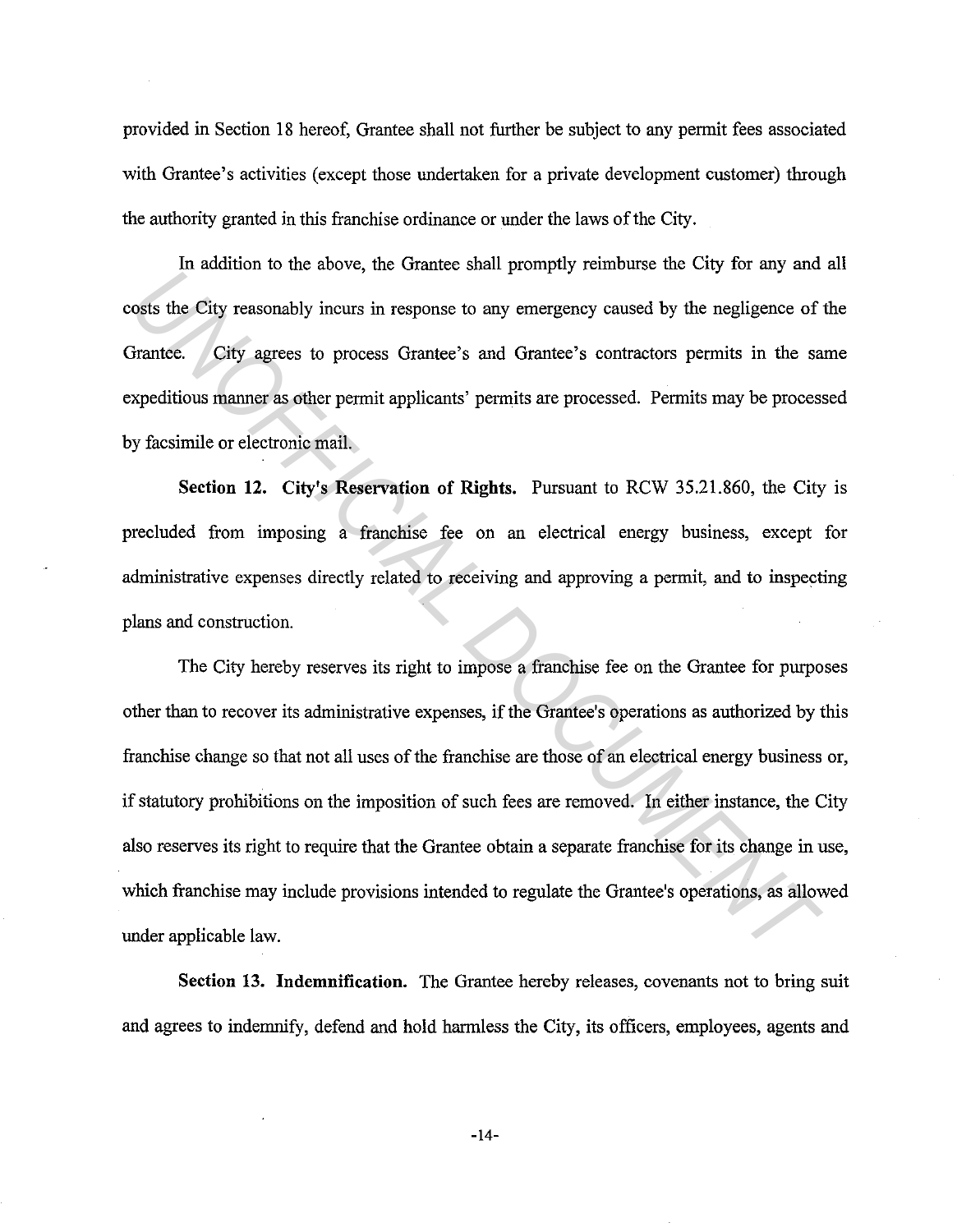representatives from any and all claims, costs, judgments, awards or liability to any person, including claims by the Grantee's own employees to which the Grantee might otherwise be immune under Title 51 RCW, arising from injury or death of any person or damage to property, monetary losses, including refunds of charges or fees paid by customers, of which it is alleged or proven that the acts or omissions of the Grantee, its agents, servants, officers or employees in performing this franchise caused or contributed thereto, including claims arising against the City by virtue of the City's ownership or control of the rights-of-way or other public properties, by virtue of the Grantee's exercise of the rights granted herein, including payment of any monies to the City, or by virtue of the City's permitting the Grantee's use of the City's rights-of-way or other public property, based upon the City's inspection or lack of inspection of work performed by the Grantee, its agents and servants, officers or employees in connection with work authorized on the City's property or property over which the City has control, pursuant to this franchise or pursuant to any other permit or approval issued in connection with this franchise. *UNITED* and the sets or omissions of the Grantee, its agents, servants, officers or employee erforming this franchise caused or contributed thereto, including claims arising against the ty virtue of the City's omership or

Inspection or acceptance by the City of any work performed by the Grantee at the time of completion of construction shall not be grounds for avoidance of any of these covenants of indemnification. Said indemnification obligations shall extend to claims which are not reduced to a suit and any claims which may be compromised prior to the culmination of any litigation or the institution of any litigation.

In the event that the Grantee refuses the tender of defense in any suit or any claim, said tender having been made pursuant to the indemnification clauses contained herein, and said refusal is subsequently determined by a court having jurisdiction (or such other tribunal that the

-15-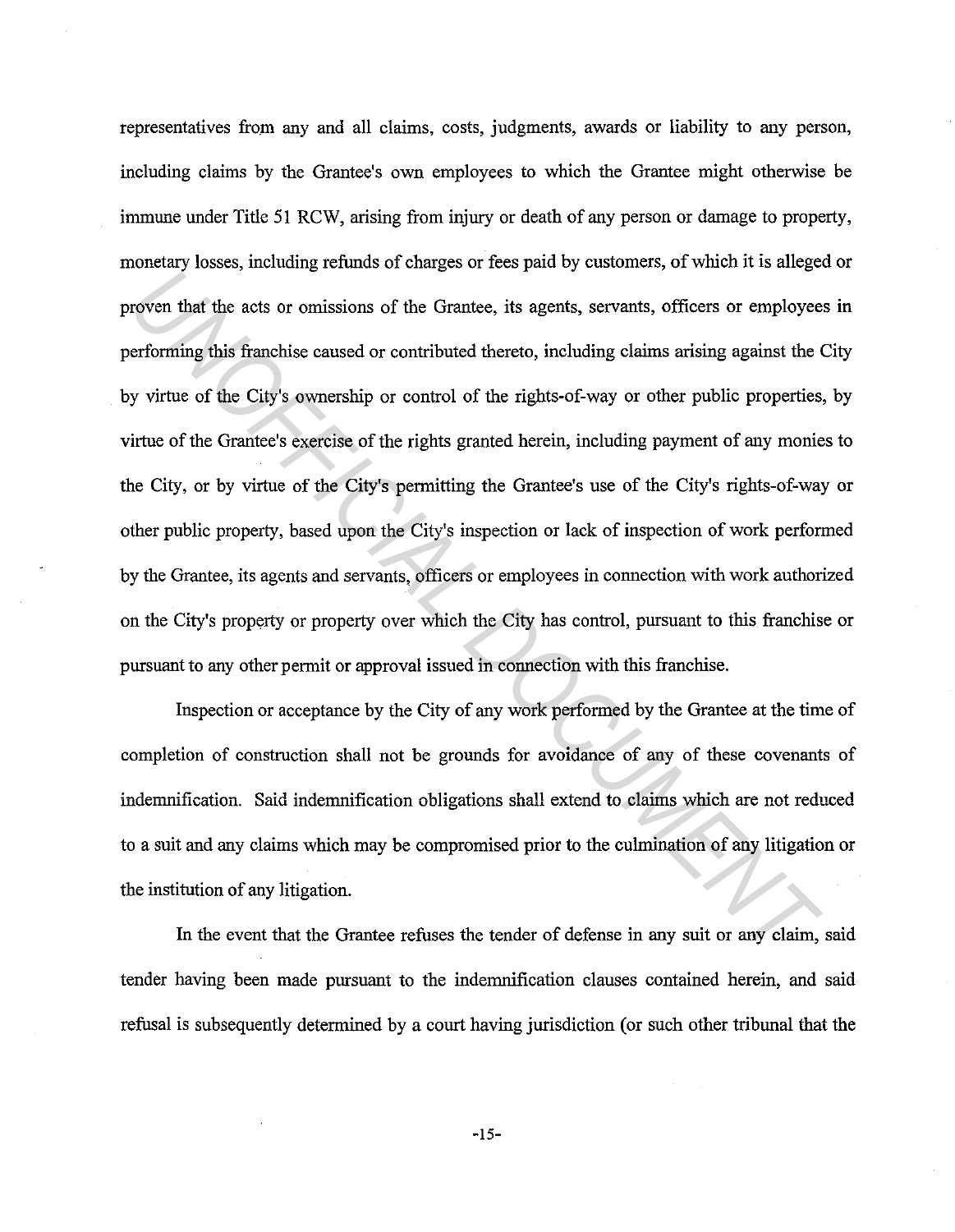parties shall agree to decide the matter), to have been a wrongful refusal on the part of the Grantee, then the Grantee shall pay all of the City's costs for defense of the action, including all reasonable expert witness fees and reasonable attorneys' fees and the reasonable costs of the City, including reasonable attorneys' fees of recovering under this indemnification clause.

In the event of liability for damages arising out of bodily injury to persons or damages to property caused by or resulting from the concurrent negligence of the Grantee and the City, its officers, employees and agents, the Grantee's liability hereunder shall be only to the extent of the Grantee's negligence unless otherwise provided by law. It is further specifically and expressly understood that the indemnification provided herein constitutes the Grantee's waiver of immunity under Title 51 RCW, solely for the purposes of this indemnification. This waiver has been mutually negotiated by the parties. **Example and the Constraints and the main in the constrained and the constrained in the constrained by the constraints and the City, filters, employees and agents, the Grantee's liability bereunder shall be only to the ext** 

The provisions of this Section shall survive the expiration or termination of this franchise agreement.

**Section 14. Insurance.** Grantee is currently self insured and has excess insurance coverage for potential liability in excess of its self insured retention amounts. To the extent that Grantee is legally obligated by this franchise, Grantee's self insurance fund and/or insurance policies shall provide adequate protection to City in amounts equivalent to the levels set forth hereinbelow. Grantee's general comprehensive liability policy which includes automobile liability coverage (if such a policy continues to be obtained), shall have an endorsement naming City and its officers and employees as additional insureds for their actions pursuant to this franchise.

-16-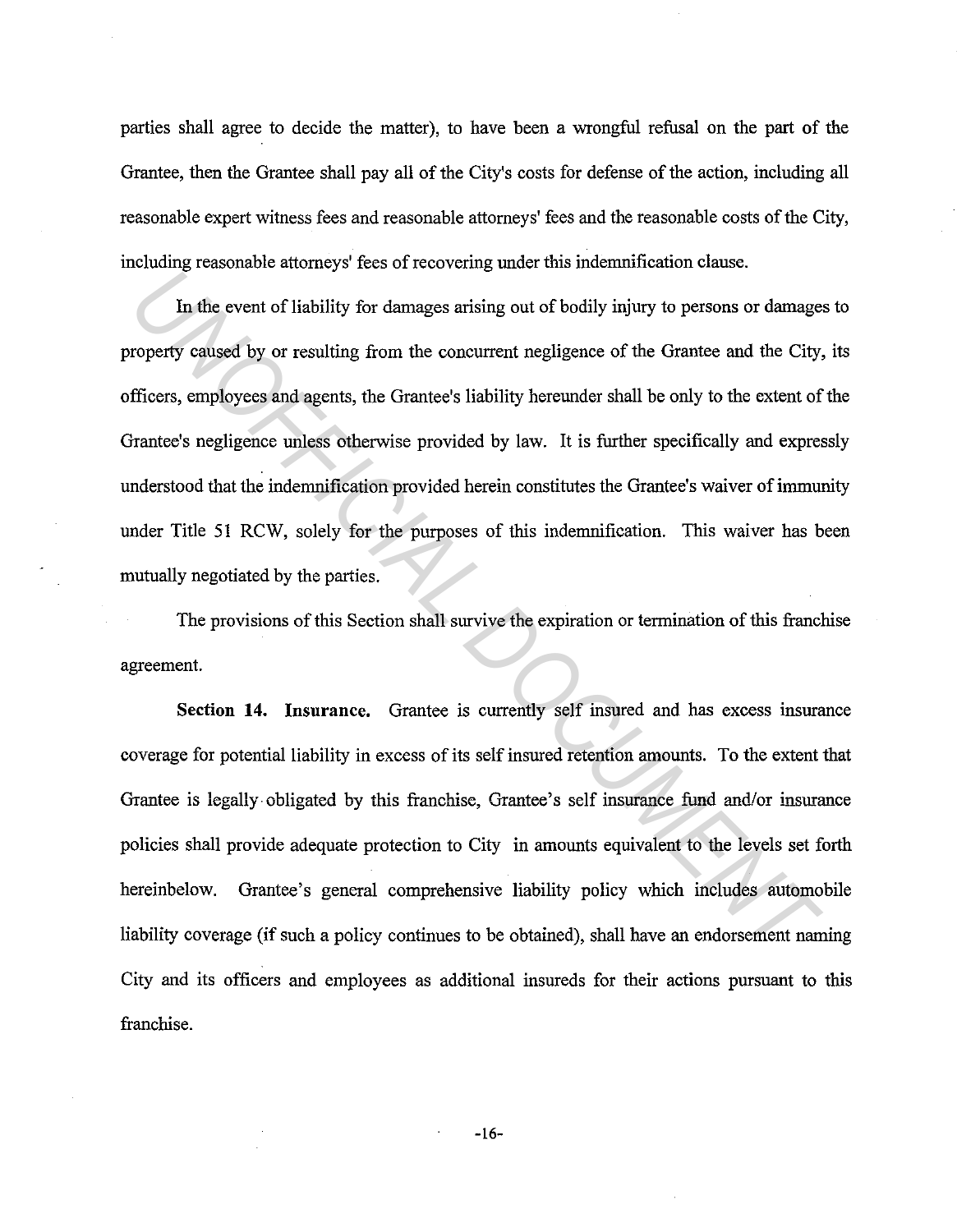The amounts of insurance coverage that the grantee shall maintain, whether by self insurance or insurance policies shall not be the equivalent of less than the following:

A. Automobile Liability insurance with limits no less than \$1,000,000 Combined Single Limit per accident for bodily injury and property damage; and

B. Commercial General Liability insurance, written on an occurrence basis with limits no less than \$1,000,000 combined single limit per occurrence and \$2,000,000 aggregate for personal injury, bodily injury and property damage. Coverage shall include but not be limited to: blanket contractual; products/completed operations; broad form property damage; explosion, collapse and underground (XCU); and employer's liability.

Any deductibles or self-insured retentions must be declared to and approved by the City. Payment of deductible or self-insured retention shall be the sole responsibility of the Grantee.

Any insurance policy(ies) obtained by the Grantee to comply herewith shall name the City (its officers, employees and volunteers,) as an additional insured with regard to activities performed by or on behalf of the Grantee. The coverage shall contain no special limitations on the scope of protection afforded to the City, its officers, officials, employees or volunteers. In addition, the insurance policy shall contain a clause stating that coverage shall apply separately to each insured against whom claim is made or suit is brought, except with respect to the limits of the insurer's liability. The Grantee's insurance shall be primary insurance with respect to the City, its officers, officials, employees and volunteers. Any insurance policy or policies obtained by the Grantee to comply with this clause shall be endorsed to state that coverage shall not be suspended, voided, canceled by either party, reduced in coverage or in limits except after thirty *Uncertral Constant of books, in the property demays, were*<br> **B.** Commercial General Liability insurance, written on an occurrence basis w<br> *UNOFFICIAL DOCUMENTA* and property damage. Coverage shall include but not be limi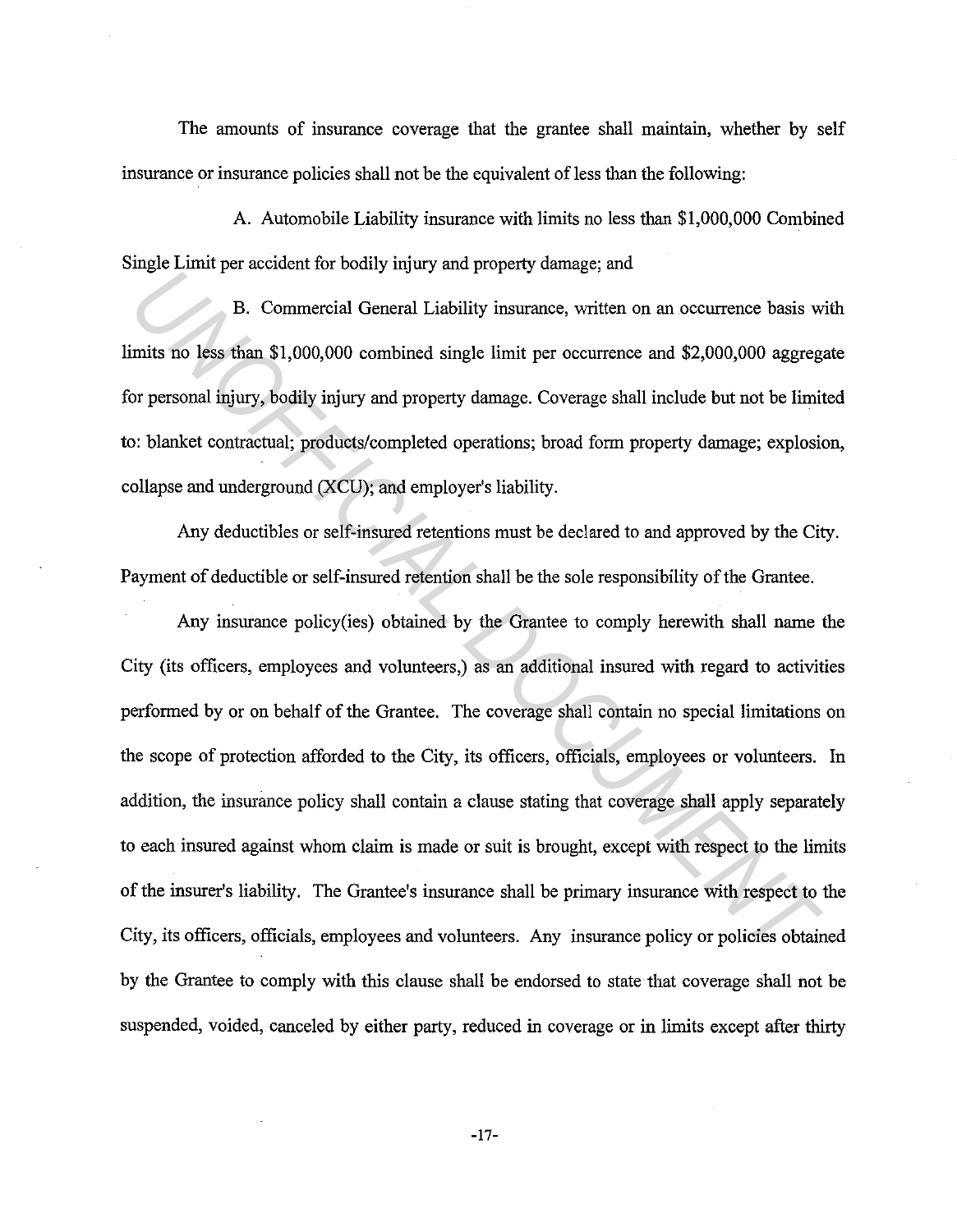(30) days' prior written notice by certified mail, return receipt requested, has been given to the City.

Any failure to comply with the insurance reporting provisions of the policies required herein shall not affect coverage provided to the City, its officers, officials, employees or volunteers.

**Section 15. Abandonment of the Grantee's Facilities.** Excepi for underground conduit or wires, no electrical system facility located within the public right-of-way by the Grantee may be abandoned by the Grantee without the express written consent of the City. Any plan for abandonment or removal of the Grantee's facilities must be first approved by the Public Works Director, and all necessary permits must be obtained prior to such work. The provisions of this Section shall survive the expiration, revocation or termination of this franchise agreement. Underground conduit or wires may be left in place and abandoned by Grantee. France is a state of the Grantee's Facilities. Except for underground conductors<br> *Universes*<br> *University Section 15. Abandonment of the Grantee's Facilities. Except for underground conductives, to electrical system facil* 

**Section 16. Street Vacations.** City may have occasion to vacate certain streets, public ways or areas that have Grantee's lines and facilities located thereon. City agrees to exert reasonable good faith efforts to reserve an easement for Grantee's lines and facilities when a street, public way .or area is vacated. If it is not feasible for City to reserve an easement for Grantee's line(s) and facilities, the proponents of the vacation shall be required (by City) as part of land use or other permitting approvals, to reimburse Grantee all costs to relocate said line(s) and facilities.

Section 17. Modification. The City and the Grantee hereby reserve the right to alter, amend or modify the terms and conditions of this franchise upon written agreement of both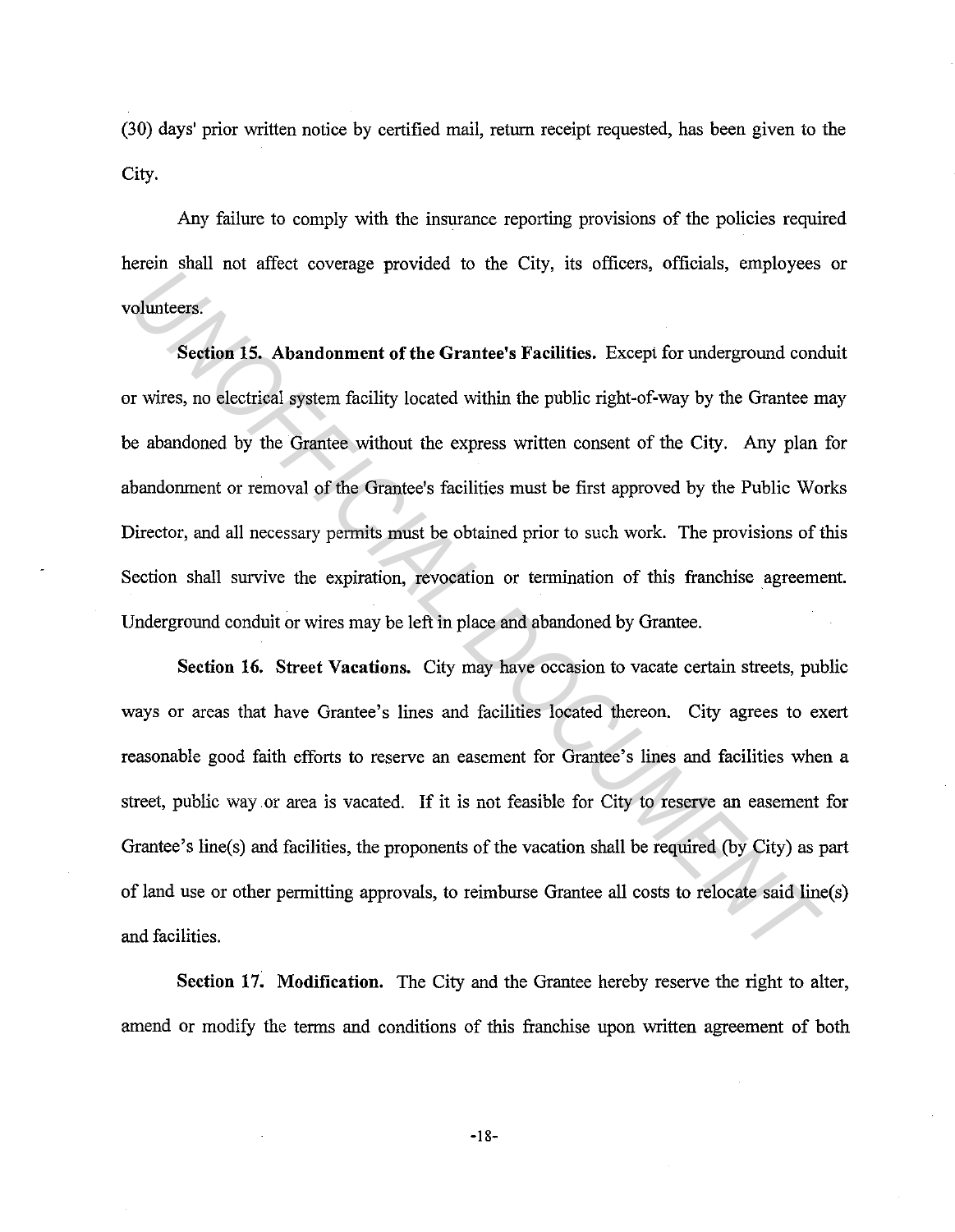parties to such alteration, amendment or modification.

**Section 18. Exercise of City Authority.** The parties acknowledge that the City has authority to operate its own electric utility and also has authority to contract with other public or private entities for the purchase of electrical energy. Grantee's Jong range planning would be improved, and its rate structure stabilized if the City did not elect to exercise its authority in the service area of the Grantee. Therefore, Grantee agrees that for and in consideration of the City not exercising its authority to operate its own electric utility in the service area served by Grantee, or not contracting with other public or private entities for the purchase of electrical energy in said service area, and the other factors of consideration set forth in Section 4 of this agreement, Grantee shall pay to the City an annual fee in the amount of \$130,000 for 1998; in the amount of \$265,000 for 1999; in the amount of \$400,000 for 2000; in the amount of \$540,000 for 2001; in the amount of \$680,000 for 2002; in the amount of \$825,000 for 2003 and each year thereafter, provided that the amount thereof shall be adjusted annually thereafter by an amount equal to the percentage of the difference in the Grantee's annual gross revenues derived from the franchise area as indicated in the two most recent financial reports, and further provided that the total payment to the City shall not exceed six percent (6%) of the total gross revenues Grantee receives from Grantee's electric utility service customers served from Grantee's electric utility system located within City's street rights-of-way. The payments to the City shall be made quarterly, in four equal payments each year, on or before March 31, June 30, September 30, and December 31 of each year during the term hereof. It is provided, however, that absent any Federal, State or other governmental Jaws or regulations to the contrary, such payments made by *UNDER CONDITE 10* and the putual energy. Unantees ong lange planning wouter<br>proved, and its rate structure stabilized if the City did not elect to exercise its authority in<br>ervice area of the Grantee. Therefore, Grantee a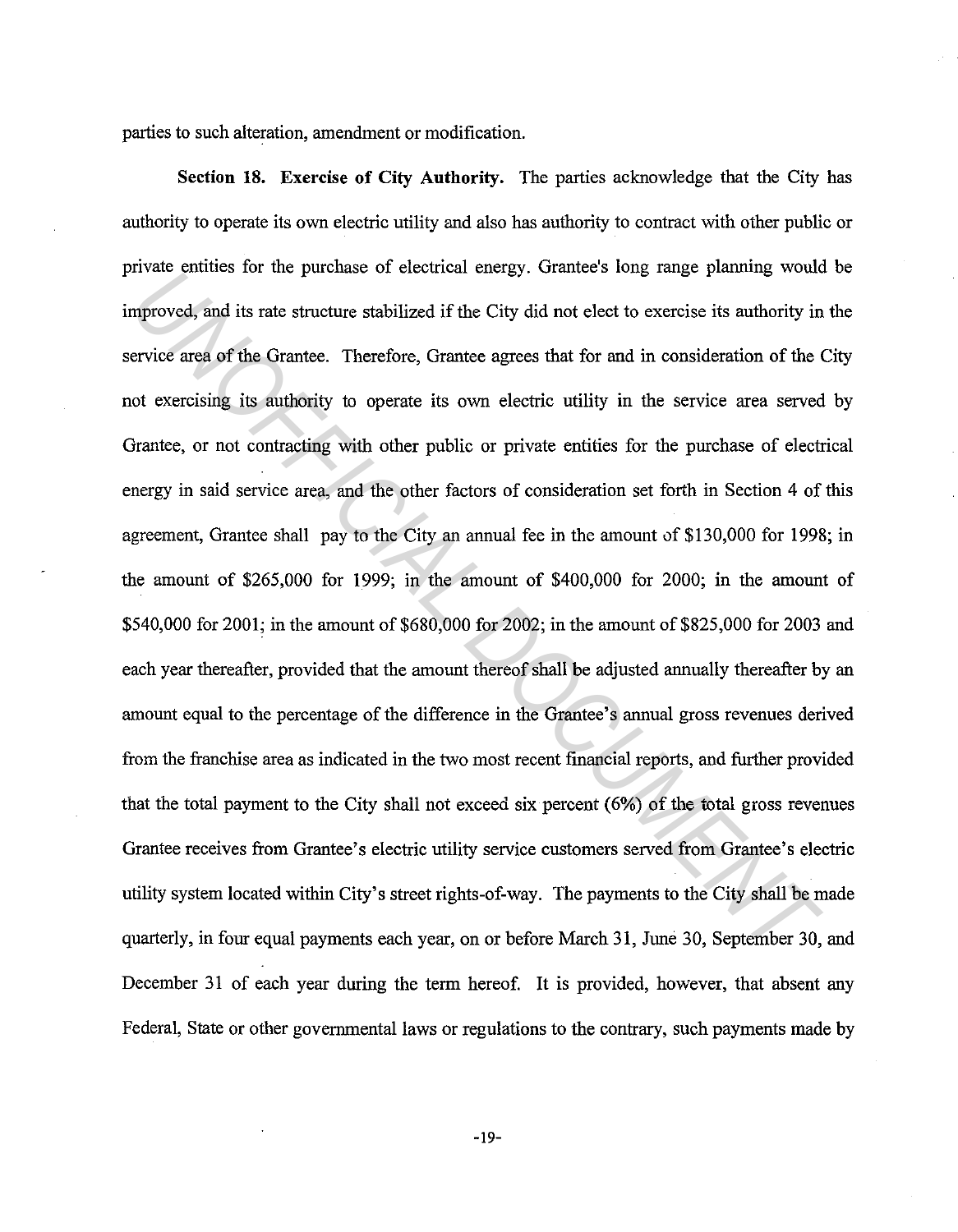the Grantee to the City shall not result in a surcharge to the customers in the City of University Place. It is further provided that nothing herein shall be deemed to impair the authority of the City to exercise its governmental powers.

**Section 19. Forfeiture and Revocation.** If the Grantee willfully violates or fails to comply with any of the provisions of this franchise, or through willful misconduct or gross negligence fails to heed or comply with any notice given the Grantee by the City under the provisions of this franchise, then the Grantee shall, at the election of the University Place City Council, forfeit all rights conferred hereunder and this franchise may be revoked or annulled by the Council after a hearing held upon reasonable notice to the Grantee. The City may elect, in lieu of the above and without any prejudice to any of its other legal rights and remedies, to obtain an order from the superior court having jurisdiction compelling the Grantee to comply with the provisions of this Ordinance and to recover damages and costs incurred by the City by reason of the Grantee's failure to comply. *United the Seconds of this contents.* The state wind of the state of the state of the provisions of this franchise, or through willful misconduct or gredigence fails to heed or comply with any notice given the Grantee by

**Section 20. Remedies to Enforce Compliance.** In addition to any other remedy provided herein, the City reserves the right to pursue any remedy to compel or force the Grantee and/or its successors and assigns to comply with the terms hereof, and the pursuit of any right or remedy by the City shall not prevent the City from thereafter declaring a forfeiture or revocation for breach of the conditions herein.

**Section 21. City Ordinances and Regulations.** Nothing herein shall be deemed to direct or restrict the City's ability to adopt and enforce all necessary and appropriate ordinances regulating the performance of the conditions of this franchise, including any valid ordinance

-20-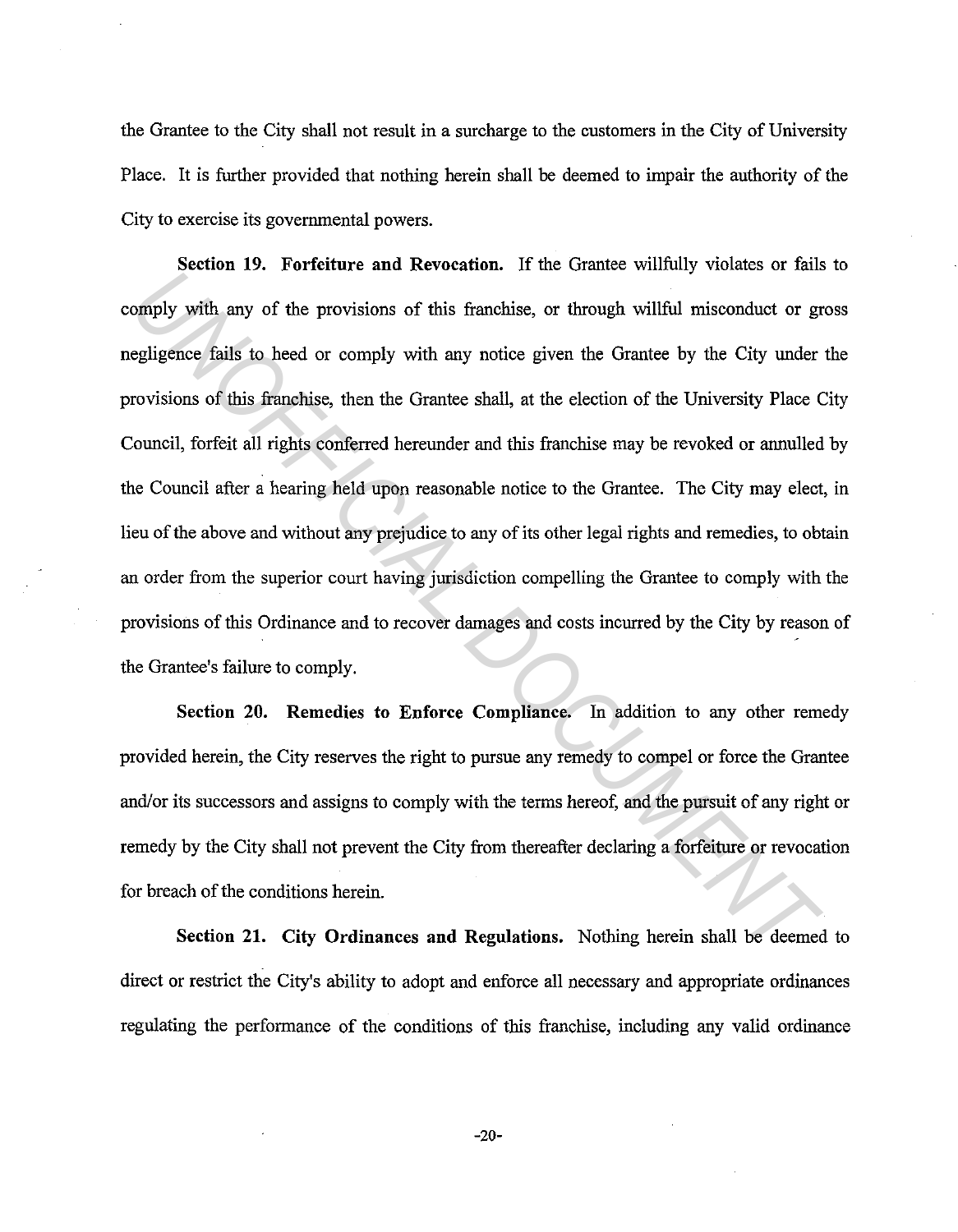made in the exercise of its police powers in the interest of public safety and for the welfare of the public. The City shall have the authority at all times to control by appropriate regulations the location, elevation, manner of construction and maintenance of any facilities by the Grantee, and the Grantee shall promptly conform with all such regulations, unless compliance would cause the Grantee to violate other requirements of law.

**Section 22. Cost of Publication.** The cost of the publication of this Ordinance shall be borne by the Grantee.

**Section 23. Acceptance.** Within sixty days after the passage and approval of this Ordinance, this franchise may be accepted by the Grantee by its filing with the City Clerk an unconditional written acceptance thereof. Failure of the Grantee to so accept this franchise within said period of time shall be deemed a rejection thereof by the Grantee, and the rights and privileges herein granted shall, after the expiration of the sixty day period, absolutely cease and determine, unless the time period is extended by ordinance duly passed for that purpose.

**Section 24. Survival.** All of the provisions, conditions and requirements of Sections 3, Relocation of Electrical Transmission Facilities; 10, Dangerous Conditions; 13, Indemnification; and 15, Abandonment of the Grantee's Facilities, of this franchise shall be in addition to any and all other obligations and liabilities the Grantee may have to the City at common law, by statute, or by contract, and shall survive the City's franchise to the Grantee for the use of the areas mentioned in Section 1 herein, and any renewals or extensions thereof (however, such survival period extends only through the applicable statute of limitations period). All of the provisions, conditions, regulations and requirements contained in this franchise Ordinance shall further be *Underto that promptal* content when an set regeneration, state computed weak state of the cost of the publication of this Ordinance shall<br>one by the Grantee.<br>Section 23. Acceptance. Within sixty days after the passage and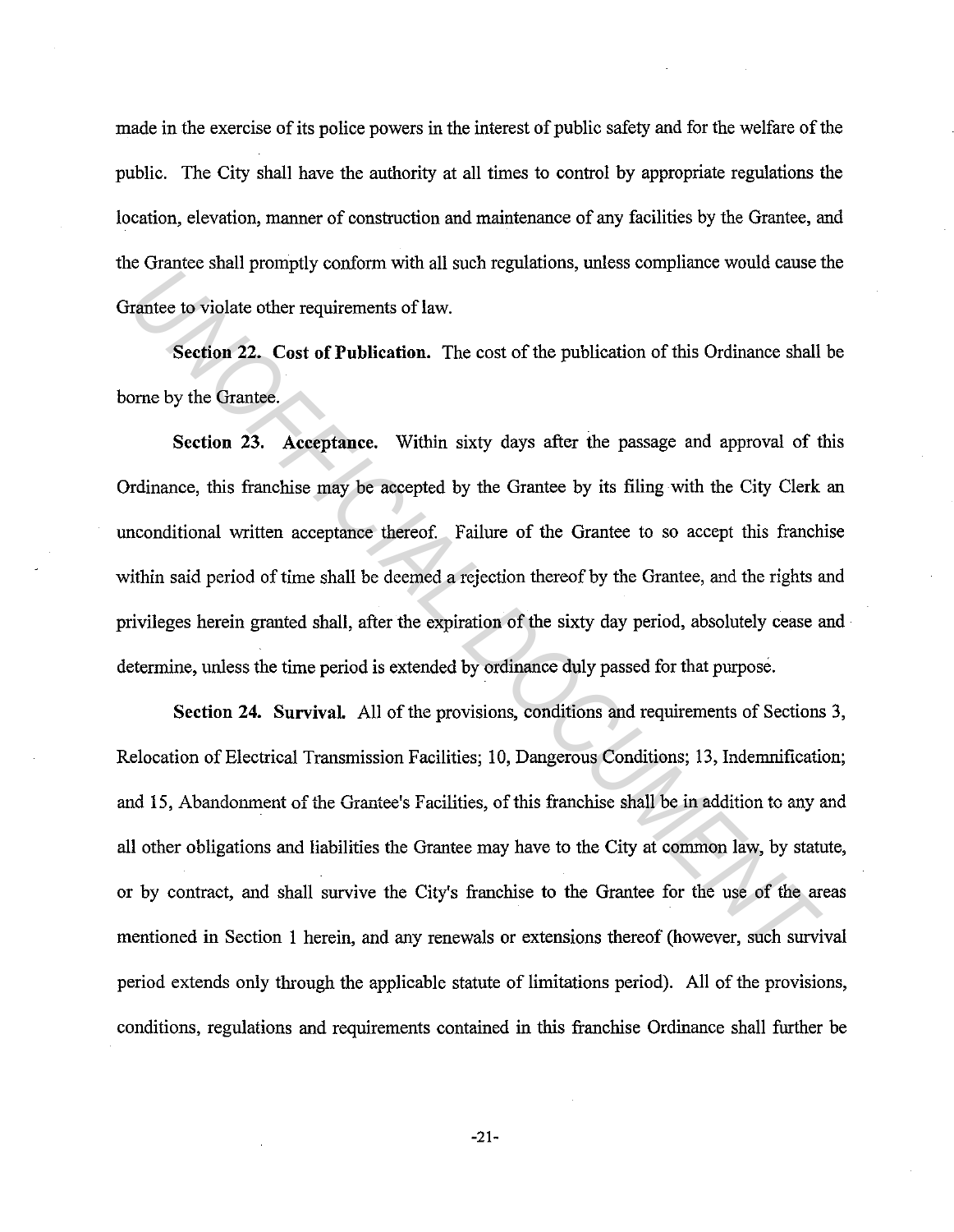binding upon the heirs, successors, executors, administrators, legal representatives and assigns of the Grantee and all privileges, as well as all obligations and liabilities of the Grantee shall inure to its heirs, successors and assigns equally as if they were specifically mentioned wherever the Grantee is named herein.

**Section 25. Severability.** If any section, sentence, clause or phrase of this Ordinance should be held to be invalid or unconstitutional by a court of competent· jurisdiction, such invalidity or unconstitutionality shall not affect the validity or constitutionality of any other section, sentence, clause or phrase of this franchise Ordinance. In the event that any of the provisions of this franchise are held to be invalid by a court of competent jurisdiction, the City reserves the right to reconsider the grant of this franchise and may amend, repeal, add, replace or modify any other provision of this franchise, or may terminate this franchise.

**Section 26. Assignment.** This agreement may not be assigned or transferred without the written approval of the City, except the Grantee may freely assign this Agreement in whole or in part to a parent, subsidiary, or affiliated corporation or as part of any corporate financing, reorganization or refinancing and provided that the City's approval shall not be unreasonably withheld. In the case of transfer or assignment as security by mortgage or other security instrument in whole or in part to secure indebtedness, such consent shall not be required unless and until the secured party elects to realize upon the collateral. The Grantee shall provide prompt, written notice to the City of any such assignment. **Example 18 Follows Theory and Section**, sentence, clause or phrase of this Ordinal bould be held to be invalid or unconstitutional by a court of competent jurisdiction, stavalidity or unconstitutionality shall not affect

**Section 27; Notice.** Any notice or information required or permitted to be given to the parties under this franchise agreement may be sent to the following addresses unless otherwise

-22-